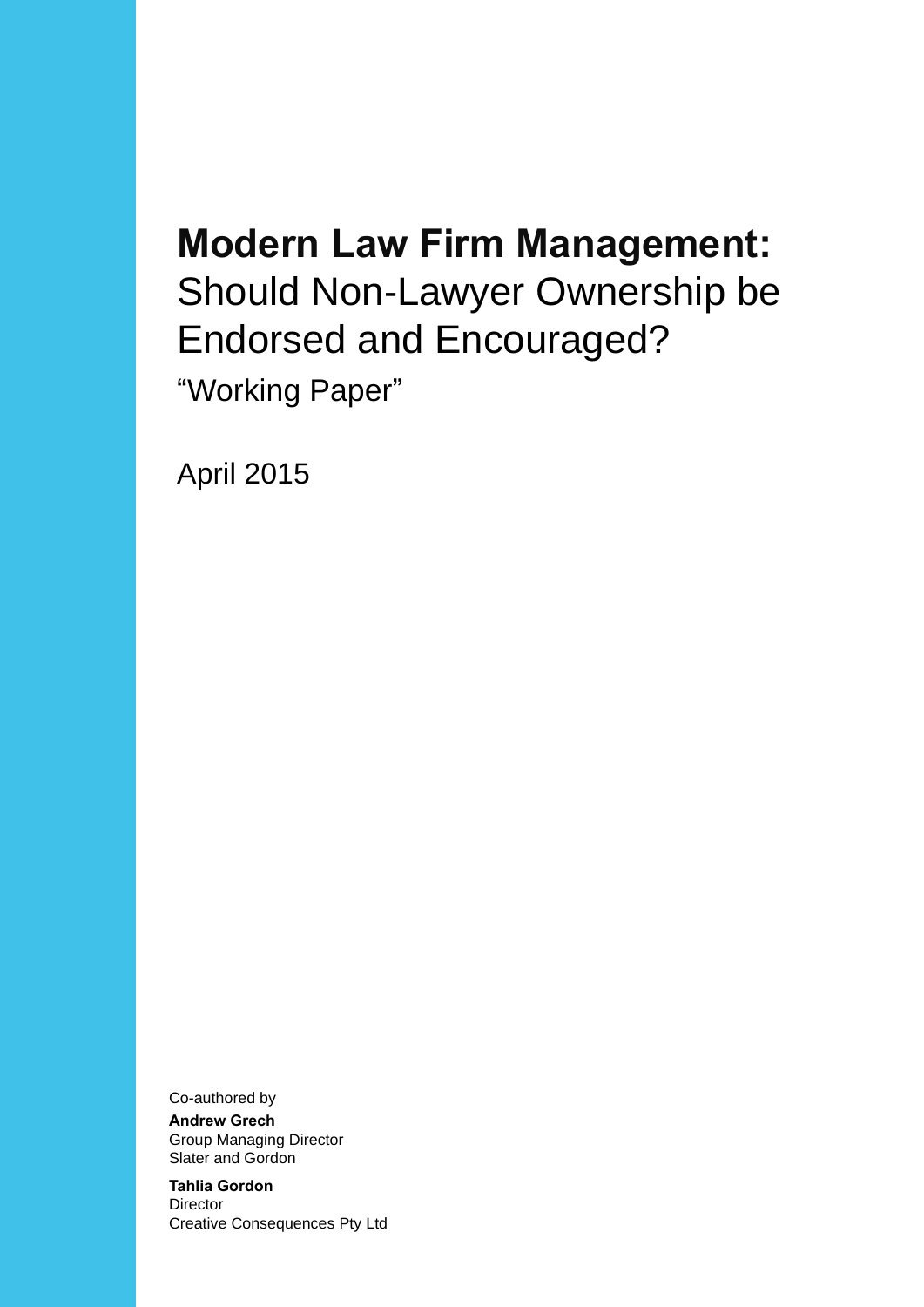# **MODERN LAW FIRM MANAGEMENT: SHOULD NON-LAWYER OWNERSHIP BE ENDORSED AND ENCOURAGED?**

Andrew Grech and Tahlia Gordon

#### **Introduction**

Over the past few years a succession of academic and discussion papers have been published either forthrightly opposing or forthrightly supporting non-lawyer ownership of law firms.<sup>1</sup> The papers opposing the concept of non-lawyer ownership hold to an outdated article of faith - that non-lawyer ownership erodes core values of the legal profession and leads to a corporatized legal services marketplace that sees business and profit motives taking precedence over professional obligations. This outdated article of faith is not supported by any empirical evidence and amount to little more than a self-serving argument designed to protect the status quo and regulatory structures that tend to be more focussed on entrenching privileges of the legal profession much more for their own sake, than for the sake of the community the legal profession exists to serve*.* It does the profession a great disservice to dress the protection of self interest in the noble robes of 'protecting the proper administration of justice, client confidentiality and conflicts of interest' - particularly when those who generally advance such arguments do so without the support of any, let alone, cogent evidence.

As lawyers we have a duty to seek out ways to provide meaningful, innovative and accessible solutions to a key problem which undermines the proper administration to justice - the lack of access to legal services. The key challenge faced in many jurisdictions is not one of defining rights and obligations, but rather providing people with knowledge of and access to the legal system so that rights and obligations can be enforced. Whilst it is not the panacea to ending barriers to the justice system for ordinary citizens, liberalising the ownership structures of legal firms can contribute to improving access to the legal system and can also place the profession in a better position to compete with the current array of unqualified providers and new enterprises providing legal or quasi legal services.

This paper argues that statements alleging that ethics and professionalism will be eroded as a result of non-lawyer ownership are completely misguided. If regulated appropriately as Australia, England and Wales has done, the authors argue that non-lawyer owners of law firms present no risk to the professions core values and indeed reduces the risk to clients of unethical behaviour. The greatest threat to the legal profession and the ethical practice of law is not the innovation and capital base that non-lawyer ownership allows, but the steady increase in the market of legal service providers and enterprises offering cheaper, unregulated legal services.

Part 1 of this paper commences by discussing concerns raised by critics of ABSs that focus on the diminution of core values and professionalism as a result of non-lawyer ownership of law firms. It is argued that these concerns are unfounded as they are not based on empirical evidence, but rather emotion and fear.

Part 2 of this paper considers how Australia, England and Wales, the only jurisdictions that have amended their legislation to allow non-lawyer ownership and regulate external investment in law firms. This part discusses the particular regulatory framework in each jurisdiction and how these frameworks have been designed to ensure ethics and professionalism is protected and encouraged.

Modern Law Firm Management: Should Non-Lawyer Ownership be Endorsed and Encouraged? Page 1 of 18

The topic has been so hotly debated that a Google search of "non-lawyer ownership law firms" comes up with <sup>1</sup> The topic has been so hotly debated that a Google search of "non-lawyer ownership law firms" comes up with

<sup>4,820,000</sup> results (as at 9 April 2015). See for example, B. MacEwen, M. Regan, L. Ribstein, *Law Firms, Ethics and Equity Capital: A Conversation* (2007) 21 Georgetown Journal of Legal Ethics 61; M. Regan Jr, *Commentary: Nonlawyer Ownership of Law Firms Might Not Cause the Sky to Fall* (2007) The American Lawyer; Paul Grout, 'The Clementi Report: Potential Risks of External Ownership and Regulatory Responses (July 2005),

http://www.dca.gov.uk/legalsys/grout.pdf ; S. Mark & T. Gordon, *Innovations in Regulation Responding to a Changing Legal Services Market* 22 Geo. J. Legal Ethics *501* (2000); N. Semple, *Access to Justice: Is Legal Services Regulation Blocking the Path?* (July 30, 2013); N. Robinson, *When Lawyers Don't Get all the Profits: Non*‐*Lawyer Ownership of Legal Services, Access, and Professionalism* (Harvard Law School, Program on the Legal Profession, Center for Policy Research, August 27, 2014)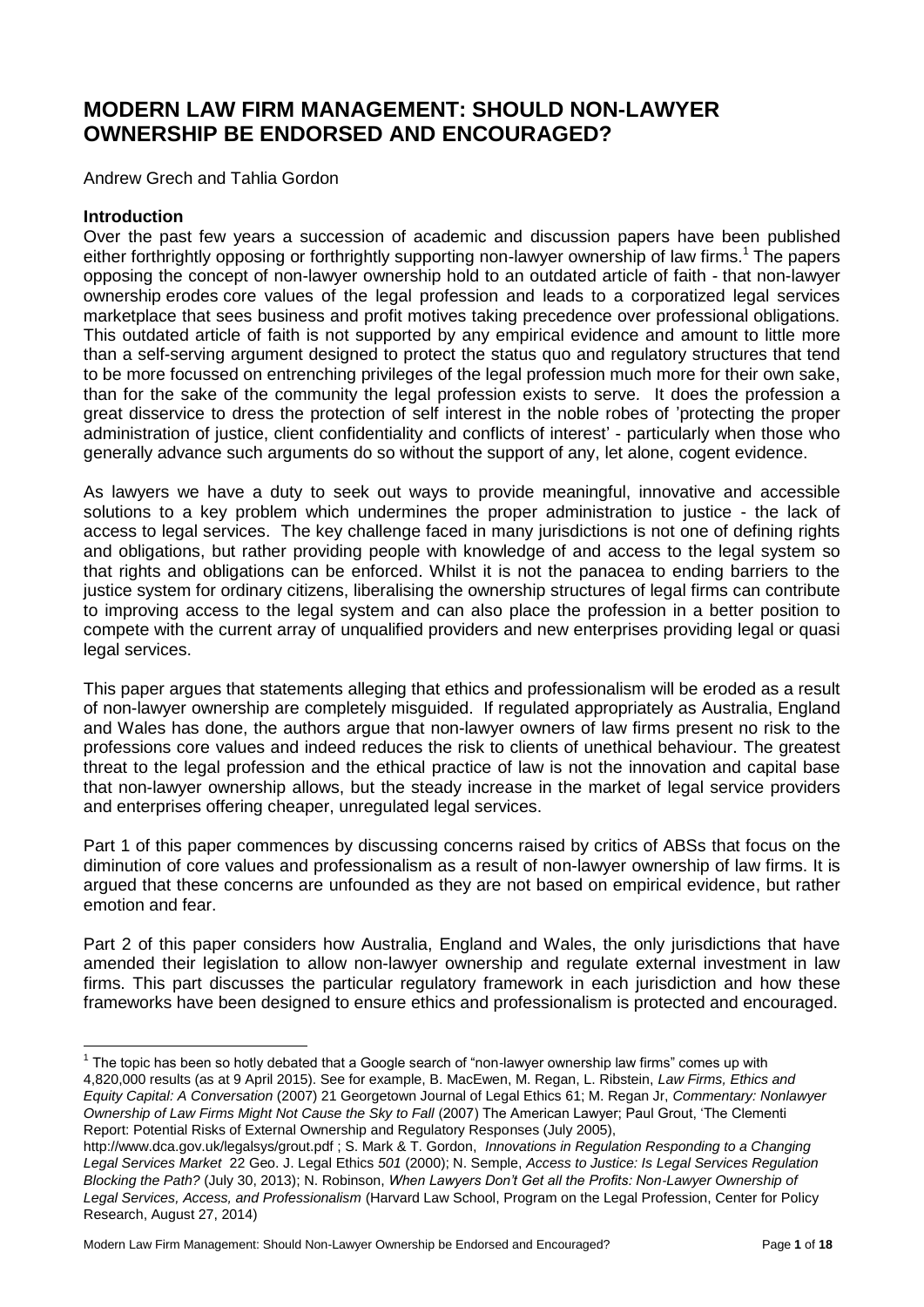Part 3 of this paper argues that in addition to a robust regulatory framework, law firms can also effectively mitigate any risk that ethics and professionalism will be eroded. As the first law firm in the world to publicly list Slater and Gordon provides a case study of how a law firm which is externally owned effectively safeguards ethics and professional standards. The measures implemented by Slater and Gordon to protect ethics and professionalism are outlined.

Part 4 of this paper considers some of the challenges facing lawyers and identifies that, unlike nonlawyer ownership of law firms, most of the legal services being provided by non-lawyers are unregulated. This part discusses the 'disruptors' to the way law has been practised in the past and in particular how innovation, technology and non-lawyer providers are taking over the routine tasks that lawyers have traditionally undertaken. The authors argue that whilst the emergence of these providers in the legal services market can be beneficial for consumers, they also present a risk to consumers because they are generally unregulated.

The paper concludes with a discussion about how challenges facing the legal profession may also present valuable opportunities for lawyers to survive and thrive.

#### **Part 1: Concerns raised about non-lawyer ownership of law firms: protecting core values or protecting core work?**

"The fundamental problem with the opposition to external ownership is that ethics is a state of mind, not a state of ownership."<sup>2</sup>

In Australia, like most other jurisdictions around the world, the cost of accessing the legal system significantly limits the capacity of many to initiate action or respond to legal problems.<sup>3</sup> Access to the legal system is an increasingly distant goal for many ordinary citizens, as recent studies have shown.<sup>4</sup> There are many reasons why the legal needs of the community are not being met. Such reasons include reductions in funding for legal aid and community legal centres as well as declining revenue of law firms who can no longer afford to offer reduced costs or even pro bono. Regulations prohibiting the involvement of non-lawyers in legal services, such as the rules in the United States preventing lawyers from sharing fees<sup>5</sup>, also perpetuate the access to justice gap.

According to several academics, strict licencing regulations for the legal profession is another barrier to providing affordable legal services.<sup>6</sup> The inability of law firms to obtain external investment as a result of strict regulatory frameworks prohibiting non-lawyer ownership of law firms is considerable. According to Noel Semple, the "insulation" of law firms from non-lawyer investment impedes the accessibility of justice in three ways:

"First, they constrain the supply of capital for law firms, thereby increasing the cost which the firms must pay for it. To the extent that this cost of doing business is passed along to consumers, it will increase the price of legal services. Second, bigger firms might be better for access to justice, due to risk-spreading opportunities and economies of scale and scope. Individual clients must currently rely on small partnerships and solo practitioners, and allowing non-lawyer capital and management into the market might facilitate the emergence of large consumer law firms. Large firms would plausibly find it easier than small ones to expand access through flat rate billing, reputational branding,

See C. Coumarelos, Legal Australia-Wide Survey: Legal Need in Australia, Law and Justice Foundation of New South Wales, August 2012, p.xiv, available at

 2 S.Mayson, *External ownership and the forked tongue of ethics*, May 2012,

http://stephenmayson.com/2012/04/13/external-ownership-and-the-forked-tongue-of-ethics/<br>3 See G. Courageles, Legal Australia Wide Survey Lagel Naed in Australia Law and Justic

http://www.lawfoundation.net.au/ljf/site/templates/LAW\_AUS/\$file/LAW\_Survey\_Australia.pdf

<sup>4</sup> See for example, R.L Sandefur, *Accessing Justice in the Contemporary USA: Findings from the Community Needs and Services Study*, American Bar Foundation, 8 August 2014 at p.3,

http://www.americanbarfoundation.org/uploads/cms/documents/sandefur\_accessing\_justice\_in\_the\_contemporary\_usa.\_a ug.\_2014.pdf;

<sup>5</sup> ABA Model Rule 5.4 prohibits a lawyer or a law firm from sharing fees with a non-lawyer.

<sup>6</sup> N. Semple, *Access to Justice: Is Legal Services Regulation Blocking the Path?* International Journal of the Legal Profession, Vol. 20, No.3, 2013.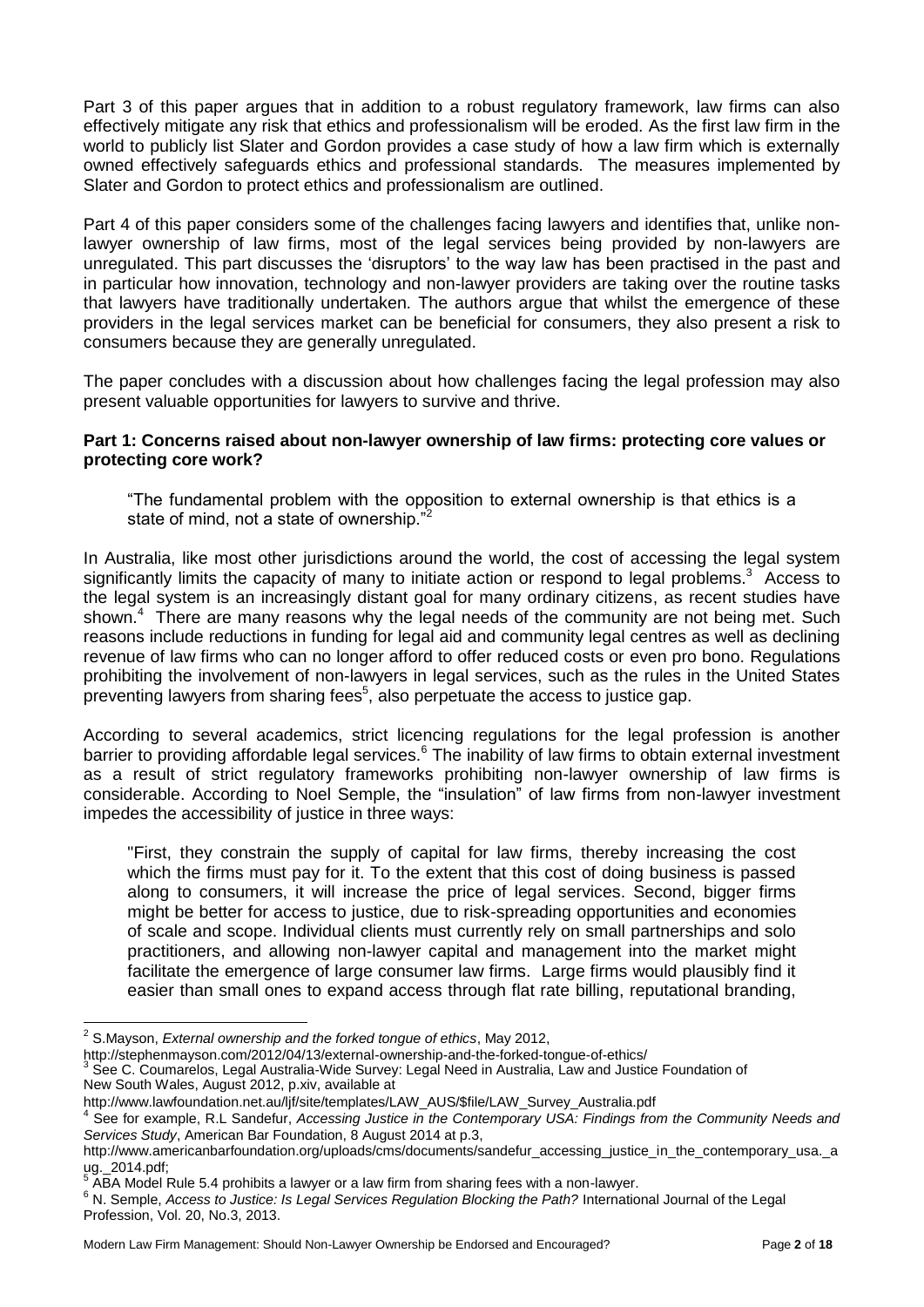and investment in technology. Finally, insulating lawyers from non-lawyers precludes potentially innovative inter-professional collaborations, which might bring the benefits of legal services to more people even if firms stay small."<sup>7</sup>

Semple is on the mark. Traditional professional partnerships within law firms do not typically concentrate on capital growth and are therefore capital constrained. They focus on attempting to maximise the income for the partners in each year, thereby reducing the opportunity for longer-term planning and growth in the underlying value of the practice. According to Gillian Hadfield external investment in law firms and expanded scale can produce benefits for individuals who need legal services is great. As Hadfield writes:

"Expanded scale is necessary to accommodate branding, to support investment in the research and development of products and processes, and to increase significantly the scope for specialization in the component elements of legal service delivery and across different market segments. Innovation and specialization need to extend the many nonlegal dimensions involved in ultimately producing the benefits of legal assistance for an individual facing a legal situation."<sup>8</sup>

The notion that law firms could provide access to justice as result of external investment has however been vehemently rejected and denied by ABS opponents. The latest manifestation of this rejection is outlined in a submission by the Ontario Trial Lawyers Association (OTLA) which alleges that ABSs do not improve access to justice. This assertion was based on research the OLTA commissioned from Dr Jasminka Kalajzdic who on her own admission utilised "secondary sources" to support this finding, and on Nick Robinson's work assessing ABSs and access to justice.<sup>9</sup> Neither rely on any empirical research to support the assertions they make.

One of the oft-cited reasons for rejection of external investment in law firms is that it threatens ethics and professionalism. The submission by the Ontario Trial Lawyers Association (OTLA) in December 2014 to the Law Society of Upper Canada's Inquiry into ABSs expresses this concern. OTLA's submission states as follows:

"OTLA is unequivocally opposed to unrestricted non‐lawyer ownership and particularly to any change that would allow publicly‐traded law firms in Ontario. We believe that lawyers should always maintain a controlling interest in law firms, in order to ensure that the core values concerning conflicts of interest, client confidentiality and independence of lawyers are maintained and protected."<sup>10</sup>

And:

"All law firms are businesses, to be sure. And all have financial pressures and responsibilities, and must ensure a healthy cash flow in order to thrive or at least survive. However, a publicly traded company whose principal responsibility is to shareholders will necessarily operate in a way that sees the duties owed to clients yielding to the financial pressures on lawyers to meet the demands of the shareholders. OTLA is concerned that profits and dividends will trump professionalism and duty."<sup>11</sup>

http://papers.ssrn.com/sol3/papers.cfm?abstract\_id=2487878.

 $\frac{7}{1}$ Semple, n 12 at p.24.

<sup>8</sup> G. Hadfield, *The Cost of Law: Promoting Access to Justice through the (Un)Corporate Practice of Law* (October 30, 2013). International Review of Law and Economics, Forthcoming; USC CLASS Research Paper No. 13-4; USC Law Legal Studies Paper No. 13-16 at p.28, see http://ssrn.com/abstract=2333990

<sup>9</sup> Submission by Dr Jasminka Kalajzdic on file with the author; N. Robinson, *When Lawyers Don't Get all the Profits: Non*‐ *Lawyer Ownership of Legal Services, Access, and Professionalism* (Harvard Law School, Program on the Legal Profession, Center for Policy Research, August 27, 2014) at

<sup>10</sup> Ontario Trial Lawyers Association, *Submission to Law Society of Ontario on Alternative Business Structures* , 15 December 2014, at p.2, https://www.lsuc.on.ca/uploadedFiles/Ontario%20Trial%20Lawyers%20Association.pdf  $11$ <sup>11</sup>ld at p.21.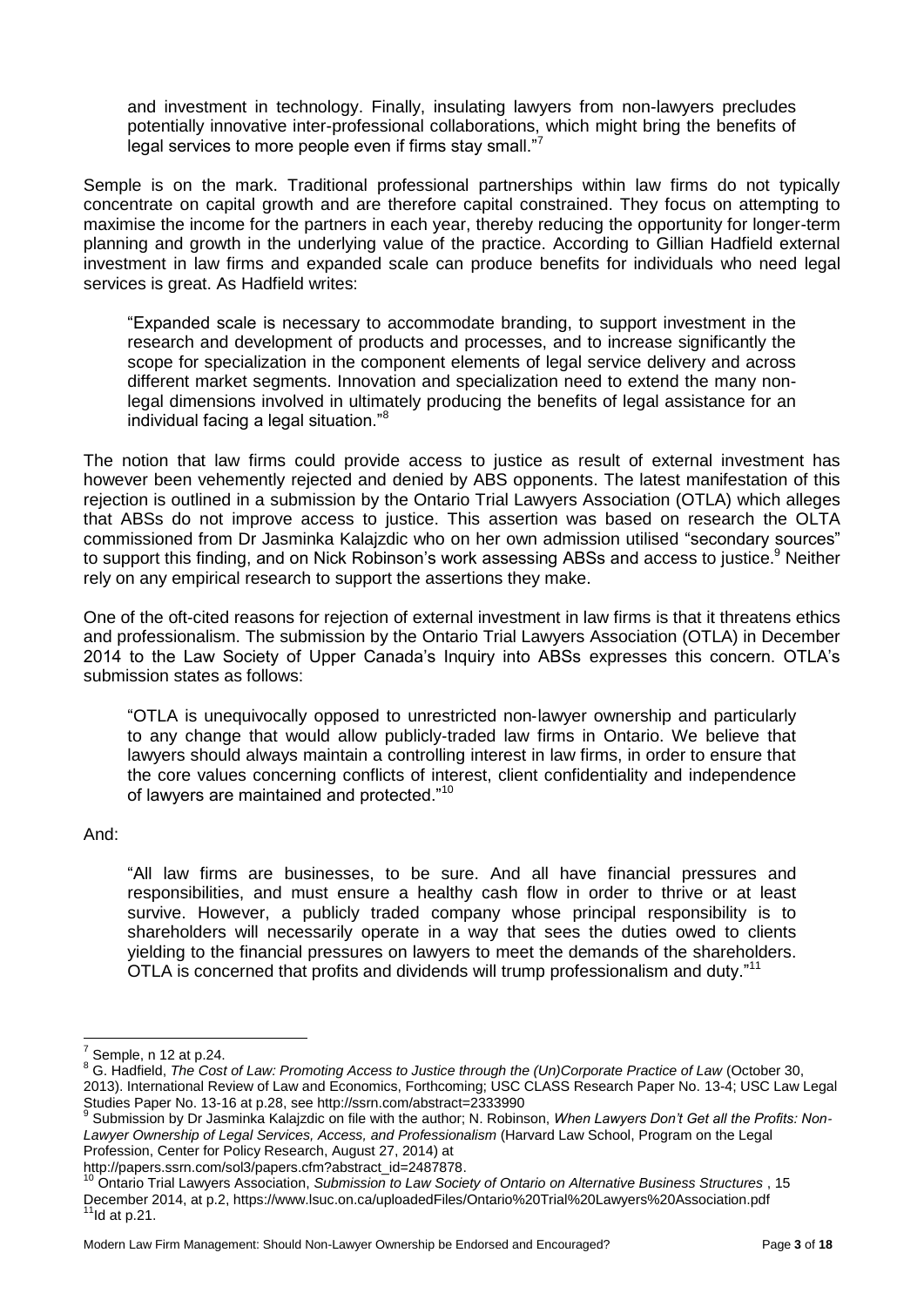This position is not uncommon. A cynical observer might suggest that such a stance is predictable. This is because the legal profession has always been resistant to change.

The legal profession's monopoly over the provision of legal services has seen relatively little innovation until fairly recently. Lawyers have been slow to use technology to aid in the delivery of legal services compared to other professional service providers. They have been slow to adopt different billing models; and they have been slow to adopt new metrics to measure success.<sup>12</sup> The delay cannot be attributed to the profession alone. Regulators of the legal profession too have generally been hesitant to accept change. Except for Australia, England and Wales, no jurisdiction has enacted legislation permitting external investment to date. Despite Australia having such legislation for almost 15 years and England and Wales for close to eight years, concern about external investment remains prolific. As the next section of this paper demonstrates, the regulatory frameworks permitting non-lawyer ownership of law firms implemented in Australia, England and Wales, were specifically designed to prevent the erosion of ethical and professional conduct. These regulatory frameworks are achieving their objectives in the author's view.

# **Part 2: Protecting core values: robust regulatory frameworks in practice**

#### Australia

 $\overline{a}$ 

On 1 July 2001 legislation was enacted in New South Wales, Australia permitting legal practices, including multidisciplinary practices (MDPs) to incorporate, share receipts and provide legal services either alone or alongside other legal service providers who may, or may not be legal practitioners.<sup>13</sup> The rationale for introducing new forms of legal structures in 2001 was multi-fold. Reasons included removing the regulatory barriers between states and territories to facilitate a seamless, truly national legal services market and regulatory framework; providing greater flexibility in choice of business structures for law practices; enhancing choice and protection for consumers of legal services; and enabling greater participation in the international legal services market.<sup>14</sup> There was also a growing perception in Australia that the traditional structure of law firms no longer met the needs of many practitioners and clients.<sup>15</sup>

The 2001 legislation in NSW introduced a number of unique regulatory amendments. Firstly, the legislation required that on incorporation a legal practice must appoint at least one "legal practitioner director".<sup>16</sup> The legislation required that a legal practitioner director must be an Australian legal practitioner who holds and unrestricted practising certificate. This was the first time law firms in NSW were required to appoint such a person. The rationale for this requirement was to ensure that a legal practitioner maintains a direct interest in and accountability for the management of legal services of the practice.<sup>17</sup>

http://www.lawcouncil.asn.au/shadomx/apps/fms/fmsdownload.cfm?file\_uuid=0BE36A97-1C23-CACD-2225- CBD6713A3E09&siteName=lca

<sup>12</sup> See Georgetown Law, Center for the Study of the Legal Profession, *2015 Report of the State of the Legal Market*, p.13- 15, https://peermonitor.thomsonreuters.com/wp-content/uploads/2015/01/2015\_PM\_GT\_v10.pdf ; J. Moliterno, *The American Legal Profession in Crisis*, Oxford Scholarship, 2013; T. Brown, "The Profession is Doomed", 3 Geeks and a Law Blog, http://www.geeklawblog.com/2015/02/the-profession-is-doomed.html

<sup>13</sup> On 1 July 2001, the *Legal Profession (Incorporated Legal Practices) Act 2000* ('2000 Act') and the *Legal Profession (Incorporated Legal Practices) Regulation 2001* came into force in New South Wales amending the *Legal Profession Act (NSW) 1987*. The 2000 Act and Regulations amended the 1987 Act to enable providers of legal services in New South Wales to incorporate by registering a company with the Australian Securities & Investment Commission (ASIC).

<sup>14</sup> S, Mark and T. Gordon, *Innovations in Regulation - Responding to a Changing Legal Services*, 22 Geo. J. Legal Ethics 501 (2009)

<sup>15</sup> Law Council of Australia, (2001) *2010: A Discussion Paper: Challenges for the Legal Profession*,

Section 140(1) *Legal Profession Act 2004 (NSW)*.

<sup>17</sup> S, Mark and T. Gordon, *Innovations in Regulation - Responding to a Changing Legal Services*, 22 Geo. J. Legal Ethics 501 (2009), 506.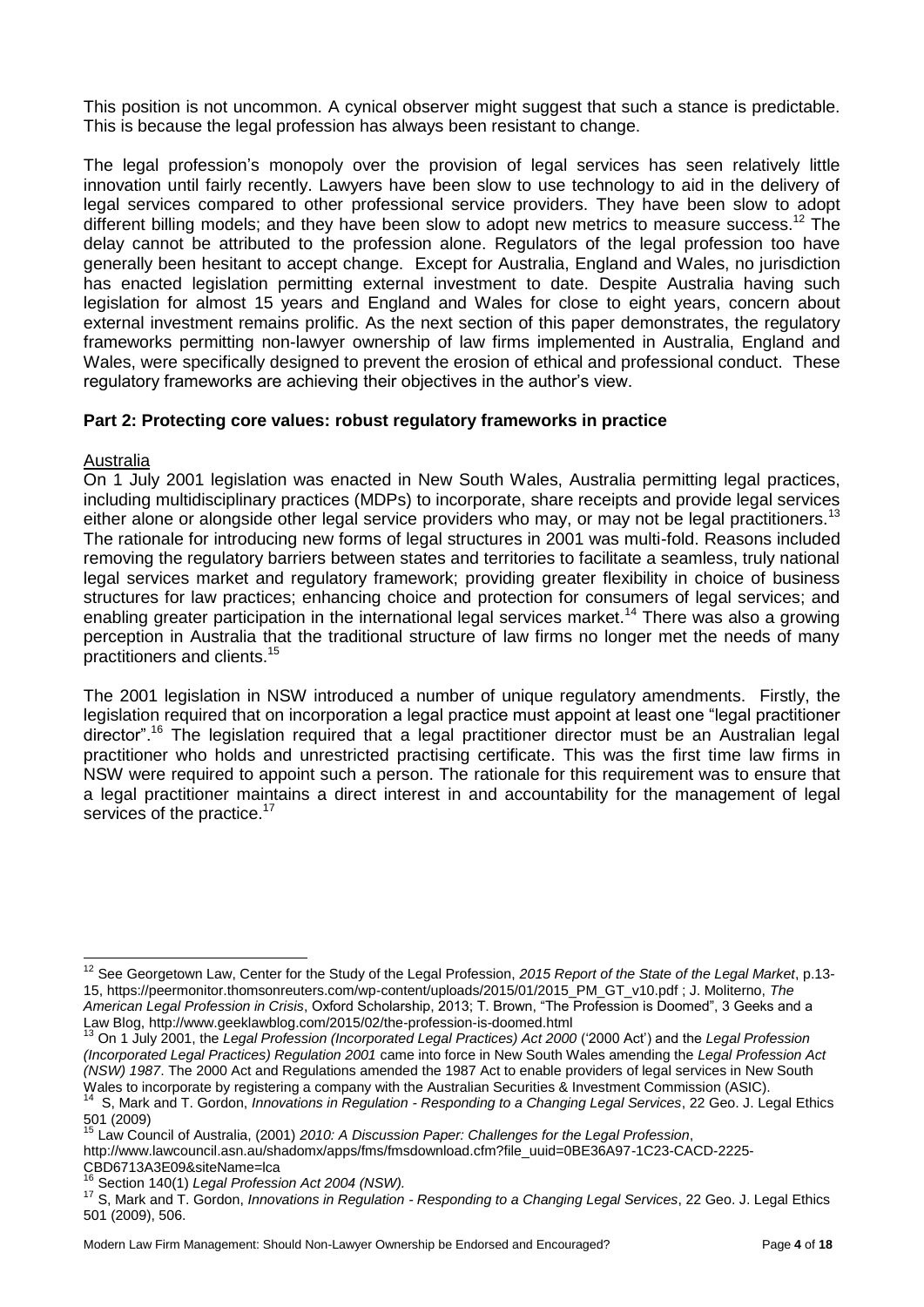Secondly, the legislation mandated that all incorporated law firms must establish and maintain a management framework, legislatively coined "appropriate management systems", to enable the provision of legal services in accordance with the professional and other obligations of lawyers.<sup>18</sup> The responsibility for establishing and implementing "appropriate management systems" rests with the legal-practitioner director. The legislation provides that failure to establish and maintain "appropriate management systems" is capable of being professional misconduct.<sup>19</sup>

The introduction of legislation requiring "appropriate management systems" was unique, not only to legal profession regulation but to regulation generally. It was not based on any pre-existing model and the regulators were not given any guidance from the legislators as to what "appropriate management systems" or a management based system for a law firm should comprise. The regulator in New South Wales, the Office of the Legal Services Commissioner (OLSC), interpreted the requirement to implement and maintain appropriate management systems as a way to effectively "manage" law firm conduct and ensure that, notwithstanding the presence of nonlawyers, law firms continue to act ethically and to the highest professional standards.<sup>20</sup>

After an extensive period of consultation with the profession and key stakeholders the OLSC created the content for "appropriate management systems" for law firms. They did so by considering the types of complaints that were made against lawyers and what elements comprise sound legal practice. The regulator came up with ten such objectives:

- 1. **Negligence** (providing for competent work practices).
- 2. **Communication** (providing for effective, timely and courteous communication).
- 3. **Delay** (providing for timely review, delivery and follow up of legal services).
- 4. **Liens/file transfers** (providing for timely resolution of document/file transfers).
- 5. **Cost disclosure/billing practices/termination of retainer** (providing for shared understanding and appropriate documentation on commencement and termination of retainer along with appropriate billing practices during the retainer).
- 6. **Conflict of interests** (providing for timely identification and resolution of "conflict of interests", including when acting for both parties or acting against previous clients as well as potential conflicts which may arise in relationships with debt collectors and mercantile agencies, or conducting another business, referral fees and commissions etc.).
- 7. **Records management** (minimising the likelihood of loss or destruction of correspondence and documents through appropriate document retention, filing, archiving etc. and providing for compliance with requirements regarding registers of files, safe custody, financial interests).
- 8. **Undertakings** (providing for undertakings to be given, monitoring of compliance and timely compliance with notices, orders, rulings, directions or other requirements of regulatory authorities such as the OLSC, courts, costs assessors).
- 9. **Supervision of practice and staff** (providing for compliance with statutory obligations covering licence and practising certificate conditions, employment of persons and providing for proper quality assurance of work outputs and performance of legal, paralegal and nonlegal staff involved in the delivery of legal services).
- 10. **Trust account requirements** (providing for compliance with Part 3.1 Division 2 of the *Legal Profession Act 2004 (NSW)* and proper accounting procedures).<sup>21</sup>

j

<sup>18</sup> Section 140(3) of the *Legal Profession Act 2004 (NSW).*

<sup>19</sup> Section 140(5) of the *Legal Profession Act 2004 (NSW).*

<sup>20</sup> S, Mark and T. Gordon, *Innovations in Regulation - Responding to a Changing Legal Services*, 22 Geo. J. Legal Ethics 501 (2009), 507-508.

<sup>21</sup> Office of the Legal Services Commissioner, *Appropriate Management Systems to Achieve Compliance*,

http://www.olsc.nsw.gov.au/olsc/lsc\_incorp/olsc\_appropriate\_management\_systems.html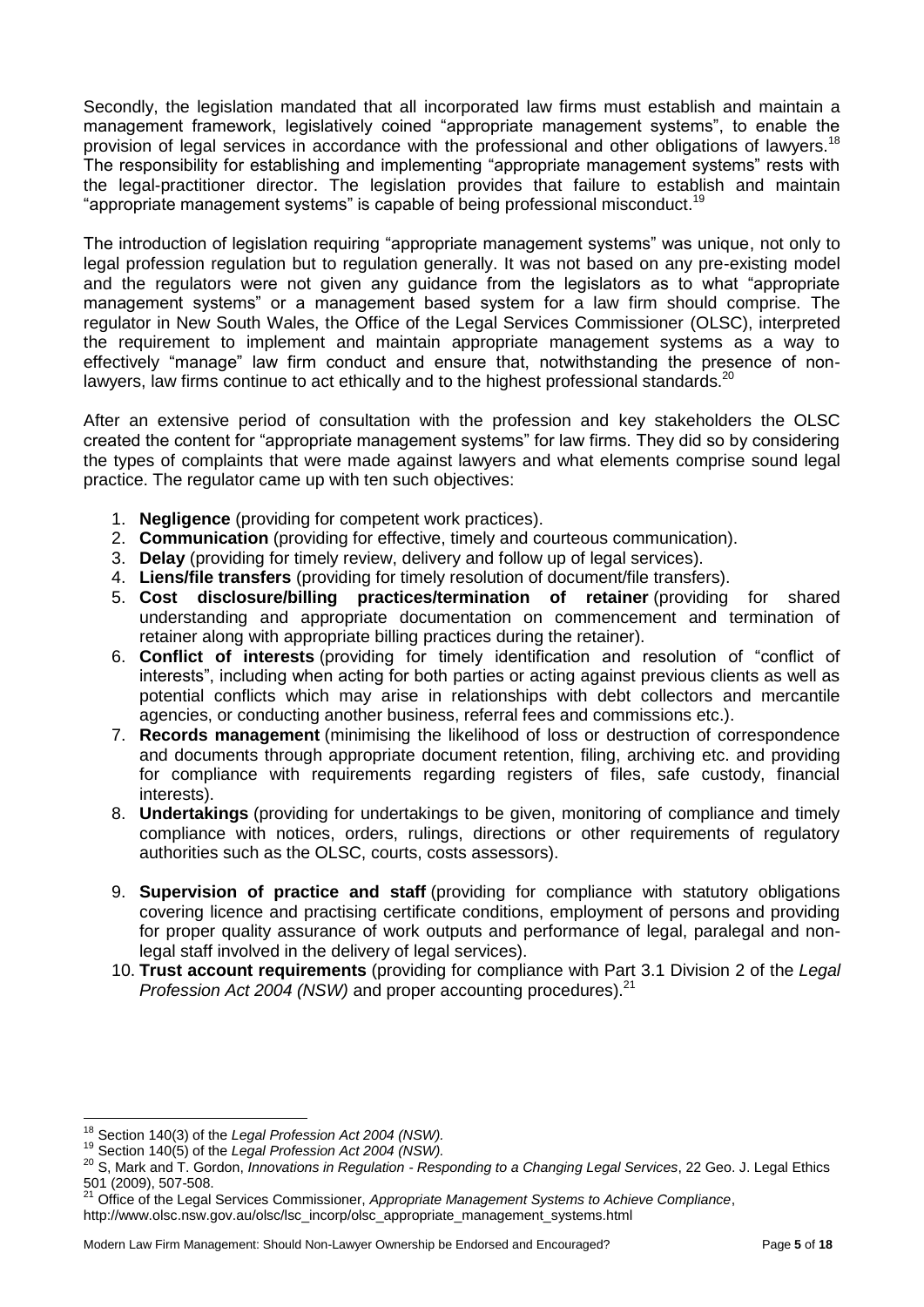The regulator then developed a process by which law firms could assess themselves against the ten objectives. The process was based on a self-assessment. That is, the legal practitioner director of the law firm assesses the appropriateness of their management systems using a self-assessment document (developed by the regulator) that is forwarded after completion by the legal practitioner director to the regulator for review.<sup>22</sup> The self-assessment document takes into account the varying size, work practices, and nature of operations of different firms. Legal practitioner directors rate firm compliance with each of the ten objectives as either 'Fully Compliant,' 'Compliant,'' 'Partially Compliant,' or 'Non-Compliant.'<sup>23</sup> In addition to developing the framework for appropriate management systems, the regulator in NSW also developed processes and procedures to assist incorporated legal practices through the self-assessment process, and to improve their management systems.

The purpose of the appropriate management systems framework, which still exists today, is to ensure that every incorporated law firm considers and implements measures that support and encourage ethical and client-focused behaviour. One of the most important features of this framework, aside from the fact that it promotes ethics and professionalism, is that the framework applies not just directly to lawyers directly within an incorporated legal practice but to all staff, including non–lawyers (indirectly). Its intent is to curb any unethical behaviour from occurring and promote a sound ethical culture.

#### England and Wales

Similar to Australia, England and Wales has also implemented a robust regulatory framework to regulate ABSs and Legal Disciplinary Practices (LDPs). The *Legal Services Act 2007* (LSA 2007) established a regulatory framework that mandates a fitness test for non-lawyers seeking to be owners of law firms and a law firm management structure that requires the appointment of persons responsible for ensuring compliance with professional obligations. The Solicitors Regulation Authority (SRA) commenced accepting applications from prospective ABSs in January 2012 and licensed the first ABSs in March 2012.

Pursuant to the regulatory framework in England and Wales, a firm that wants to employ a nonlawyer as a manager of a LDP or an owner or manager of an ABS must apply to the SRA for approval of that individual and satisfy the SRA that the individual is fit and proper to assume that role. The SRA's "Suitability Test" outlines the necessary requirements for admission.<sup>24</sup> It forms part of the SRA Handbook, published on 16 September 2011. The test is divided into two main sections: Part 1: Basic requirements and Part 2: Additional requirements to become authorised under the SRA Authorisation Rules. Part 1 applies to everyone i.e. student enrolment, admission, authorised role holders and restoration. The basic requirements in Part 1 focus on 8 key areas. They include as follows: criminal offences, disclosure, behaviour, assessment offences, financial evidence, regulation history, evidence, rehabilitation, additional evidence.<sup>25</sup>

Part 2 applies only to those applying for authorisation as an authorised role holder.<sup>26</sup> Part 2 states that unless there are exceptional circumstances the SRA may refuse an application if:

- The applicant is disqualified from being a *charity* trustee or a trustee for a *charity* under section 178(1) (D) or (E) of the Charities Act 2011.
- *The applicant* has been removed and/or disqualified as a company director;
- Any body corporate of which the applicant was/is a *manager* or *owner* has been the subject of a winding up order, an administrative order or an administrative receivership, or has otherwise been wound up or put into administration in circumstances of insolvency;

lbid.

 $\overline{a}$ <sup>22</sup> Office of the Legal Services Commissioner, *Self-Assessment Process*,

http://www.olsc.nsw.gov.au/olsc/lsc\_incorp/olsc\_self\_assessment\_process.html

<sup>24</sup> Solicitors Regulation Authority, *Suitability Test*,

http://www.sra.org.uk/solicitors/handbook/suitabilitytest/content.page

 $25$  Ibid.

 $26$  lbid.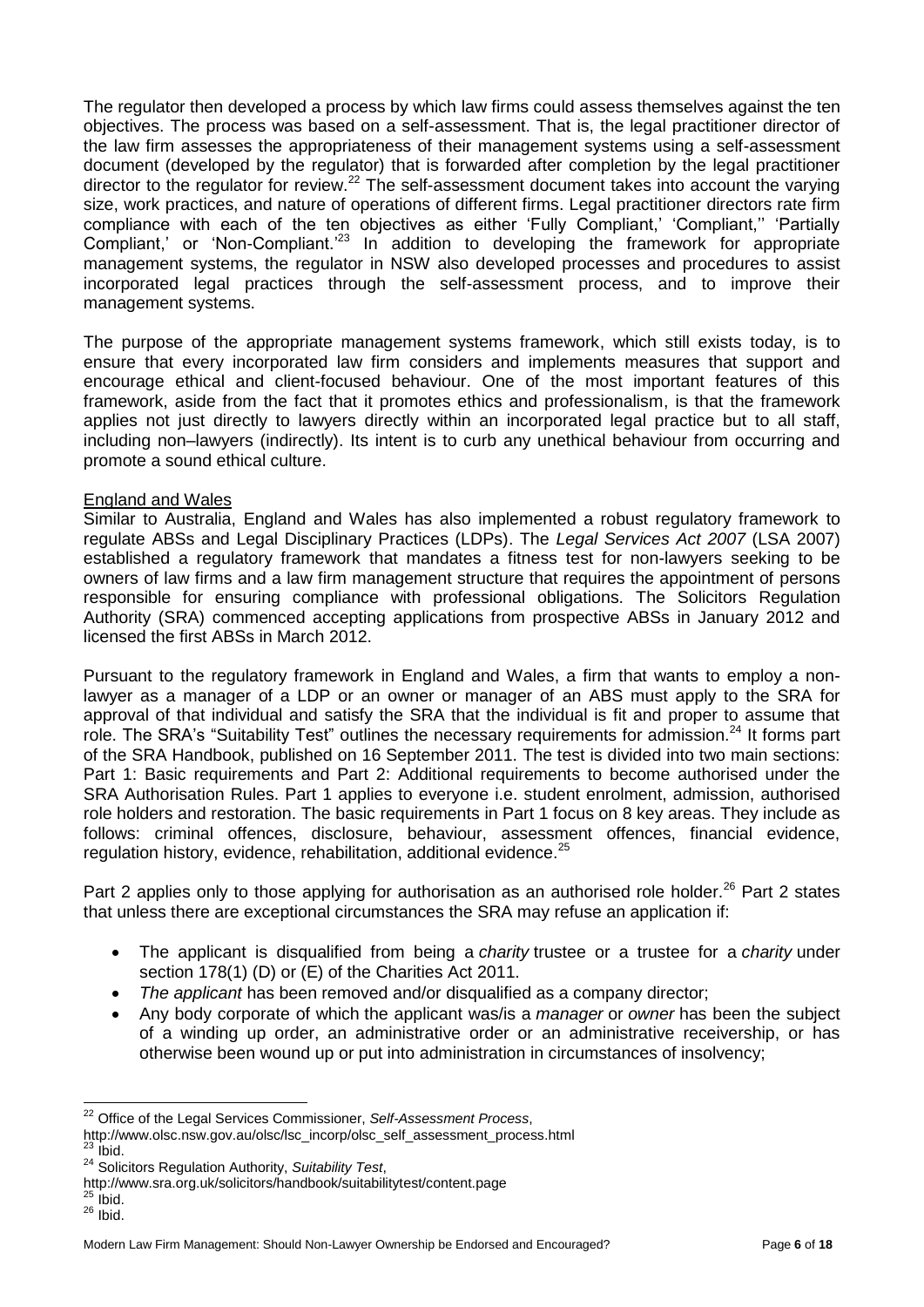- The applicant has a previous conviction which is now spent for a criminal offence relating to bankruptcy, IVAs or other circumstances of insolvency;
- The applicant is a corporate person/entity subject to a relevant insolvency event defined in rule 1.2 of the *SRA Authorisation Rules*;
- The applicant is a corporate person/entity and other matters that call *your* fitness and propriety into question are disclosed or come to light;
- The applicant has committed an offence under the Companies Act 2006; and/or the SRA has evidence reflecting on the honesty and integrity of a person the applicant is related to, affiliated with, or act together with where the SRA has reason to believe that the person may have an influence over the way in which the applicant will exercise their *authorised role*. 27

In addition to the fitness to practice test for non-lawyers, law firms in England and Wales are required to comply with a range of obligations set out in the Solicitors Regulatory Authority's (SRA) Handbook. The Handbook represents a complete re-writing of all of the SRA regulations for firms that are subject to its jurisdiction and includes a revised Code of Conduct and Accounts Rules.<sup>28</sup> The Code is not proscriptive, but identifies 'key behaviours' as examples of how to achieve stated outcomes.

Chapter 7 of the SRA's Code of Conduct (set out in the SRA Handbook) and Rule 8.2 of the *SRA Authorisation Rules 2011* ("the Authorisation Rules") require firms to "have effective systems and controls in place to achieve and comply with all the principles, rules and outcomes and other requirements of the Handbook" and to "identify, monitor and manage risks to compliance".<sup>29</sup>

The LSA 2007 requires that a head of legal practice (HOLP) and head of finance and administration (HOFA) are appointed within each alternative business structure (ABS). This requirement today extends to all firms. As a result of this extension the SRA has renamed the positions as compliance officer for legal practice (COLP) and compliance officer for finance and administration (COFA). It is the SRA Authorisation Rules for Legal Services Bodies and Licensable Bodies that outlines the requirements for these roles.<sup>30</sup> The designated COLP or COFA must be an individual; be a manager or an employee of the law firm; consent to their designation as the COLP and/or COFA; be of sufficient seniority and responsibility to fulfil the role; and not be disqualified from being a Head of Legal Practice (HOLP) or Head of Finance and Administration (HOFA) - as appropriate.

The Compliance Officer for Legal Practice (COLP) is responsible for overseeing risk and compliance within their firm and be the SRA point of contact. COLPs are responsible for ensuring that the law firm complies with relevant statutory obligations that are set out in the SRA's Handbook; recording any failure(s) to comply and informing the SRA of such noncompliance. The COLP must report any material failure to the SRA as soon as reasonably practical.<sup>31</sup>

The Compliance Officer for Finance and Administration (COFA) is responsible for the role and its obligations. COFA's are responsible for the overall financial management of the firm. COFA's are required to ensure that the law firm, including its employees and managers, comply with any obligations imposed under the SRA Accounts Rules; keep a record of any failure to comply and make this record available to the SRA. $32$  COFA's are also required to report any material failure (either taken on its own or as part of a pattern of failures) to the SRA as soon as reasonably practical.

 $\overline{a}$  $27$  Ibid.

<sup>28</sup> Solicitors Regulation Authority, *SRA Handbook Welcome*,

http://www.sra.org.uk/solicitors/handbook/welcome.page

<sup>29</sup> Clause 7.2, SRA Code of Conduct 2011. See Solicitors Regulation Authority, *Code of Conduct 2011*,

http://www.sra.org.uk/solicitors/handbook/code/content.page; SRA Authorisation Rules 2011,

http://www.sra.org.uk/solicitors/handbook/authorisationrules/content.page

<sup>30</sup> See Solicitors Regulation Authority, *COLPs and COFAs*, http://www.sra.org.uk/solicitors/colp-cofa.page

<sup>31</sup> See Solicitors Regulation Authority, *Responsibilities of COLPs and COFAs*, http://www.sra.org.uk/solicitors/colp-

cofa/responsibilities-record-report.page

 $32$  Ibid.

Modern Law Firm Management: Should Non-Lawyer Ownership be Endorsed and Encouraged? Page 7 of 18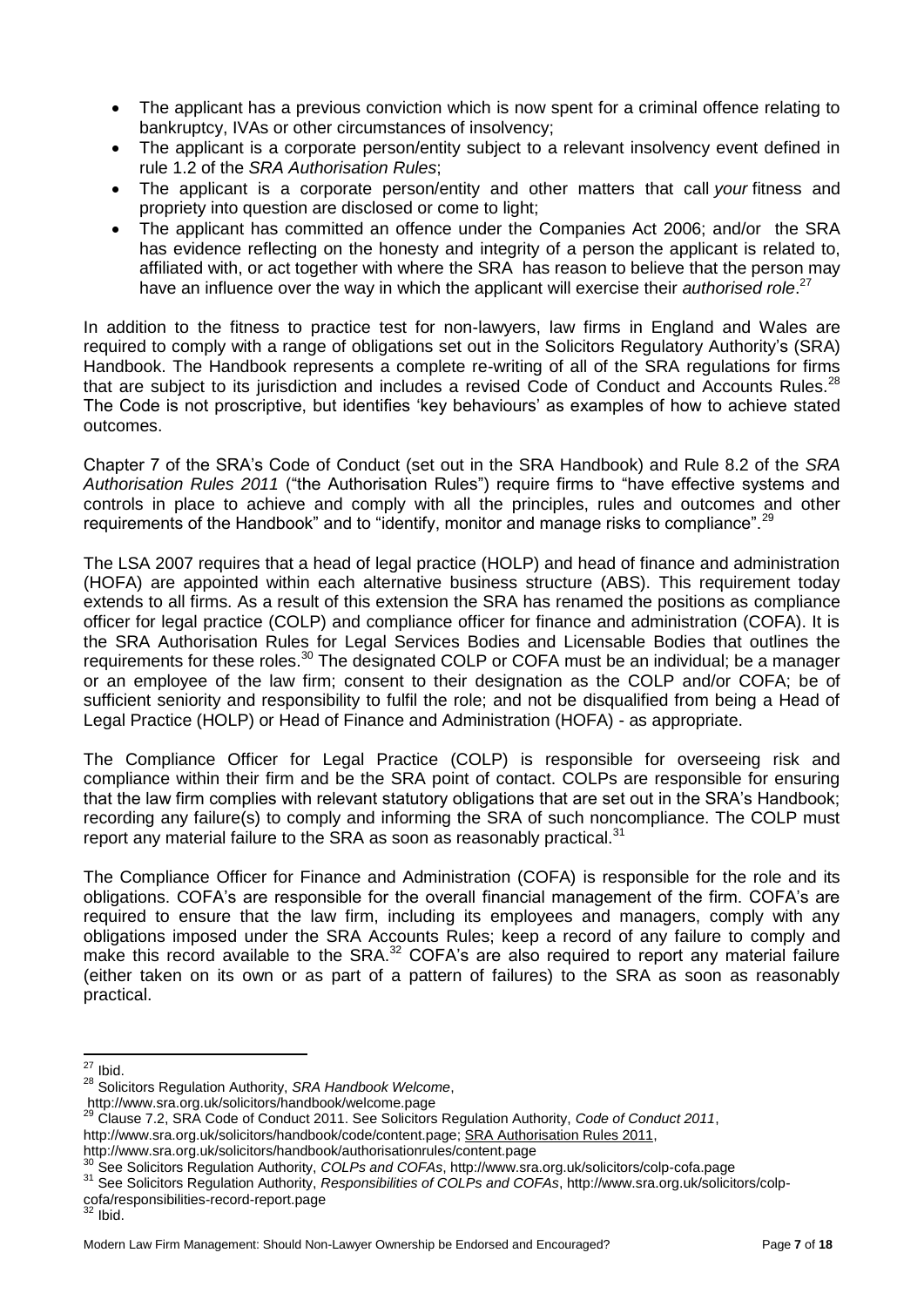Individuals who are COLPs and COFAs must be fit and proper to undertake the role/s.<sup>33</sup> Fit and proper is assessed by taking into account the criteria in the SRA Suitability Test 2011 and any other relevant information. The assessment as to whether an individual is a fit and proper person is undertaken upon initial approval. If the COLP or the COFA is deemed unfit and improper, the SRA may withdraw its approval.

#### The impact of these regulations on ethical and professional standards

Incorporated legal practices have now been permitted in New South Wales for close to 15 years. During this period a number of remarkable things have occurred. Firstly, the legislation has now been adopted by all States and Territories in Australia permitting the non-lawyer ownership of law firms nationally.<sup>34</sup> Secondly, a considerable number of law firms Australia-wide (approximately 30%) have incorporated.<sup>35</sup> Firms of all sizes have incorporated. This may be because there are a number of benefits that can be gained as a result of incorporation. These benefits include asset protection, greater flexibility for raising and retaining capital, greater flexibility for renumerating employees, possible tax advantages, opportunity to introduce more effective management and decision-making arrangements.<sup>36</sup>

Third, the framework for regulating incorporated legal practices has resulted in an effective coregulatory partnership between the OLSC, the Law Society of NSW and the financial services regulator and a reduction in red tape. It has not lead to a loss of self-regulation by the professional associations. There has been no loss of regulatory control as feared by some.<sup>37</sup> Quite the contrary has occurred.

Fourth, the regulatory framework, has been lauded for its ability to curb unethical behaviour and improve law firm management because it is 'proactive' rather than 'reactive'. The framework is a radical departure from the traditional regulatory approach in which certain behaviours or conduct standards are defined and lawyers are disciplined if the behaviours and standards are not met.

Rather than the regulator reacting after a complaint against a lawyer is made, the framework in Australia is designed to help firm leaders detect and avoid problems by focusing on management systems and processes designed to entrench ethical behaviours. This can occur because the framework allows firms to develop their own process and management systems and develop internal planning and management practices designed to achieve regulatory goals. This type of framework is referred to as "proactive, management based regulation."<sup>38</sup>

<sup>37</sup> See Law Society of Ontario, *Alternative Business Structures Working Group Report, February 2015*, https://www.lsuc.on.ca/uploadedFiles/ABS-full-report.pdf.

 $\overline{a}$ <sup>33</sup> See Solicitors Regulation Authority, *What is a COLP and a COFA*, http://www.sra.org.uk/solicitors/colp-cofa/ethosroles.page

<sup>34</sup> *Legal Profession Act 2006 (ACT)* Part 2.6*; Legal Profession Act 2004 (NSW)* Part 2.6; *Legal Practitioners Act 2006 (NT*) Part 2.6; *Legal Profession Act 2004 (Vic)* Part 2.7; *Legal Practice Act 2003 (WA)*; *Legal Profession Act 2007 (Qld)* Part 2.7: *Legal Profession Act 2007 (Tas)* Part 2.5; *Legal Practitioners Act 1981 (SA),* Schedule 1.

Statistics obtained from the Law Society as at March 2015. On file with the authors.

<sup>36</sup> See Queensland Law Society, Practice Structures, file:///C:/Users/Tahlia/Downloads/qls\_factsheet\_- \_practice\_structures.pdf.

 $38$  The term "proactive based management regulation" (PMBR), coined by Ted Schneyer, is characterised by the appointment of one or more lawyer–managers by the firm to take enhanced responsibility for their firm's "ethical infrastructure". The term "ethical infrastructure", again coined by Ted Schneyer refers to formal and informal management policies, procedures and controls, work team cultures, and habits of interaction and practice that support and encourage ethical behaviour: T. Schneyer, *On Further Reflection: How "Professional Self-Regulation" Should Promote Compliance with Broad Ethical Duties of Law Firm Management*, 53 Arizona L. Rev 576; T. Schneyer, *Proactive Management basedregulation and the case for fresh thinking about how to improve "Professional Self-Regulation" for American Lawyers*, 2013 Conference on Legal Ethics, Hofstra Law School, April 5, 2013.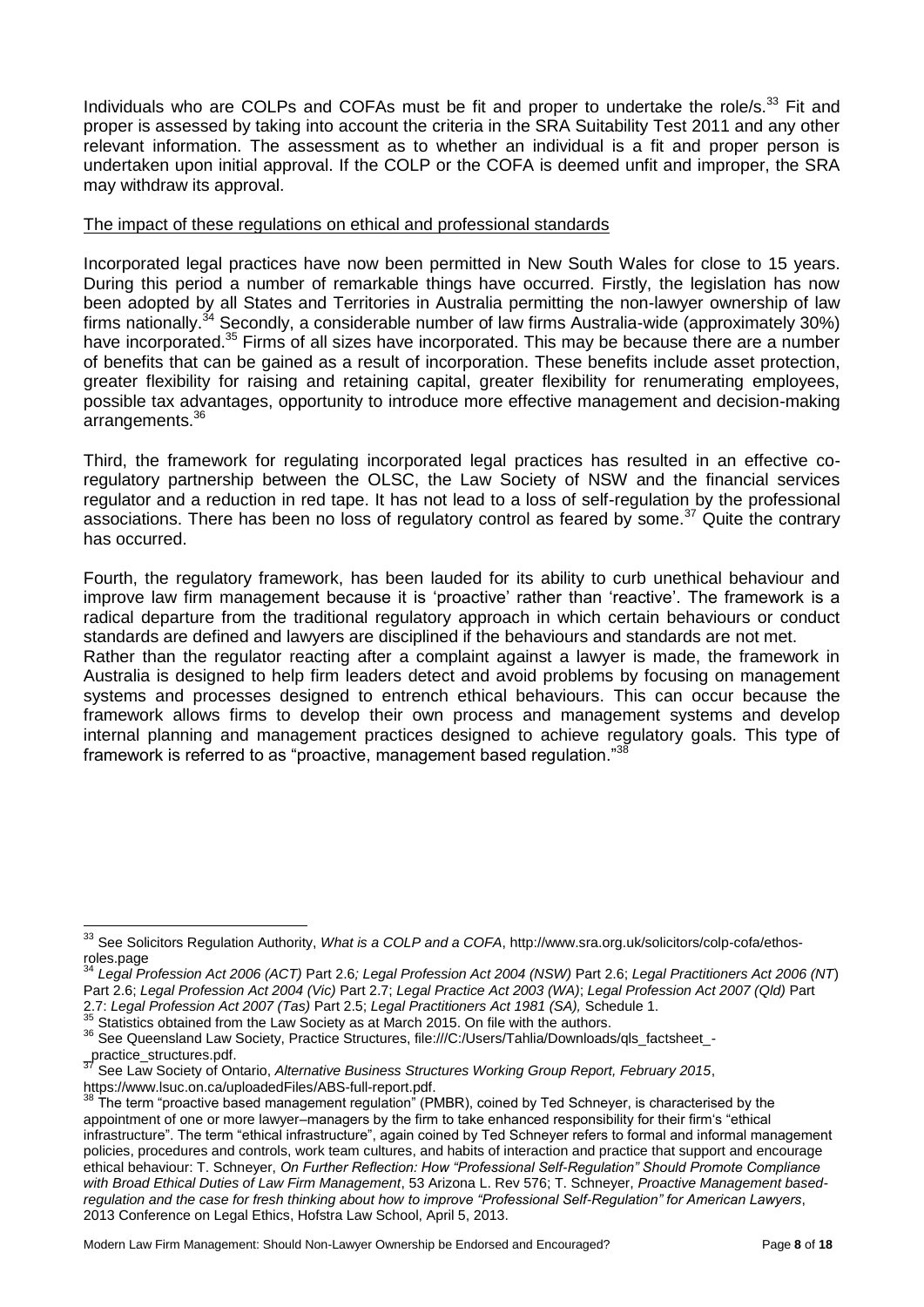The success of the framework is outlined in a series of research projects. In 2008, a research study by Dr. Christine Parker of the University of Melbourne Law School in conjunction with the NSW regulator assessed the impact of ethical infrastructure and the self-assessment process in NSW to assess whether the process is effective and whether the process is leading to "better conduct" by firms required to self-assess.<sup>39</sup> The research focused on the number of complaints relating to incorporated legal practices after incorporation and comparing this with prior to incorporation. The research found that complaints rates for incorporated legal practices were two-thirds lower than non-incorporated legal practices after the incorporated legal practice completed their initial selfassessment. The research also revealed that the complaints rate for incorporated legal practices that self-assessed was one-third of the number of complaints registered against similar nonincorporated legal practices.

Moreover, in another recent research study conducted on incorporated legal practices in NSW, by Professor Susan Saab Fortney of Hofstra University, New York, in conjunction with the NSW regulator, revealed that a majority (84%) of respondents reported that they had revised policies and procedures related to the delivery of legal services. Seventy-one percent of the respondents indicated that they had actually revised firm systems, policies and procedures. Close to half (47%) of the respondents reported that they had adopted new systems, policies, and procedures. In terms of encouraging training and initiatives, 29% indicated that their firms devoted more attention to ethics initiatives and 27% implemented more training for firm personnel.<sup>40</sup>

Finally, the framework regulating incorporated legal practices is being recognised by jurisdictions around the world as the best way to curb unethical behaviour and increase professionalism. The framework adopted in NSW has been replicated to varying extents in the United Kingdom (discussed below) and Canada and is being considered by a number of jurisdictions in the United States.<sup>41</sup>

In England and Wales, as at May 2014, ABSs comprised over 2 percent of legal entities regulated by the SRA in England and Wales.<sup>42</sup> Some firms that have gained an ABS licence have ceased to operate but they are few in number. ABSs have become a popular option for law firms generally because the ABS structure allow for the appointment or promotion of non-legal staff to managerial posts; and, attraction of investment from non-legal individuals and organisations.<sup>43</sup>

https://www.mlaw.gov.sg/content/minlaw/en/news/parliamentary-speeches-and-responses/2R-speech-Min-LPA-bill-2014.html

 $\overline{\phantom{a}}$ 

<sup>&</sup>lt;sup>39</sup> C.E. Parker, T. Gordon, S. Mark, 2010, *Regulating law firms ethics management: an empirical assessment of an innovation in regulation of the legal profession in New South Wales*, Journal of Law and Society, Vol 37, issue 3, Blackwell Publishing, UK, pp. 466-500.

<sup>40</sup> S. Fortney & T. Gordon, *Adopting Law Firm Management Systems to Survive and Thrive: A Study of the Australian Approach to Management-Based Regulation*, 10 St. Thomas L.J. 152 (2012).

<sup>&</sup>lt;sup>41</sup> The Canadian Bar Association has developed a management tool to embed ethical practice within firms called "The Ethical Practices Self-evaluation Tool": See The Canadian Bar Association, *The Ethical Practices Self-evaluation Tool*, http://www.cba.org/CBA/activities/code/ethical.aspx; A. Salyzyn, *Regulating Law Practice as Entities: Is the Whole Greater than the Sum of Its Parts?*, November 29, 2013, http://www.slaw.ca/2013/11/29/regulatinglaw-practices-as-entities-is-thewhole-greater-than-the-sum-of-its-parts/; A.Salyzyn, *What if We Didn't Wait? Promoting Ethical Infrastructure in Canadian Law Firms*, July 25, 2013, http://www.slaw.ca/2013/07/25/whatif-we-didnt-wait-promoting-ethical-infrastructure-incanadian-law-firms/. Nova Scotia, Canada is also in the process of developing a similar framework as is Singapore: See Nova Scotia Barristers Society, *Transform Regulation*, http://nsbs.org/transform-regulation and Ministry of Law, *Second Reading Speech by Minister for Law, K Shanmugam, on the Legal Profession (Amendment) Bill*,

<sup>42</sup> Solicitors Regulation Authority, *Research on alternative business structures (ABSs) Findings from surveys with ABSs and applicants that withdrew from the licensing process*, May 2014, p.9,

file:///C:/Users/Tahlia/Downloads/abs-quantitative-research-may-2014.pdf  $43$  Ibid.

Modern Law Firm Management: Should Non-Lawyer Ownership be Endorsed and Encouraged? Page 9 of 18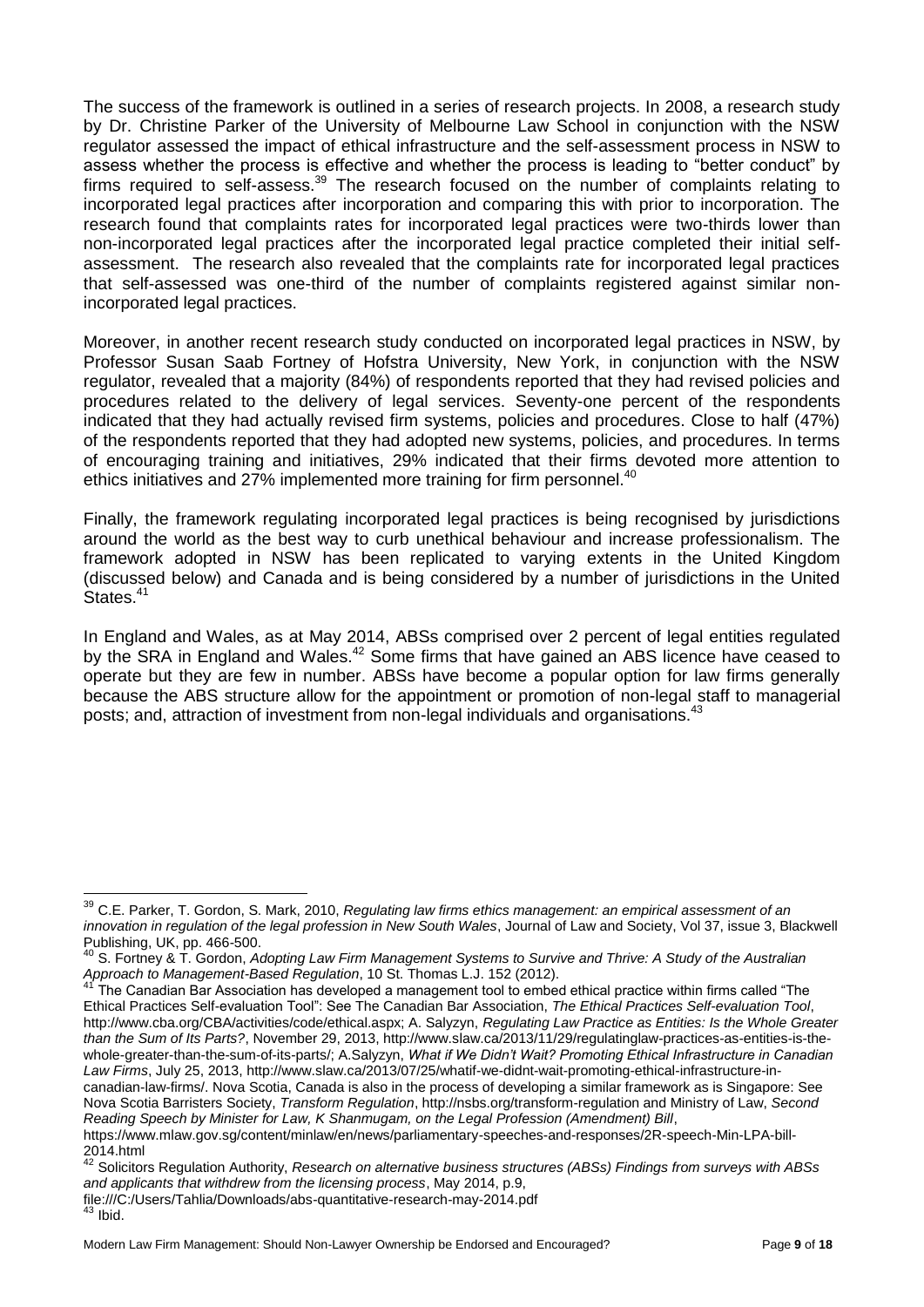The impact of ABSs to date on the legal services marketplace in England and Wales is interesting. According to the SRA, research indicates that ABSs "have achieved a significant share of the overall market in certain areas of legal work." The SRA found that ABSs accounted for a third of all turnover in the personal injury market; ABSs have captured a significant percentage of turnover in mental health, non-litigation (e.g. mergers and acquisitions and probate), consumer and social welfare; and, ABSs are spread relatively evenly across a range of different legal work types.<sup>44</sup> Of most interest, the survey found that "[T]he most significant changes that ABSs have made, as a result of their new business model, relate to how the business is financed and the attraction of new investment."<sup>45</sup> ABSs have not fundamentally changed the legal services marketplace in England and Wales nor have they had any impact on professionalism and ethics as expected.

According to the Legal Services Consumer Panel in England and Wales **"the dire predictions about a collapse in ethics and reduction in access to justice as a result of ABS have not materialised**."<sup>46</sup> (Emphasis added) The Panel state in their *2014 Consumer Impact Report*, released on 5 December 2014, as follows:

"There have been no major disciplinary failings by ABS firms or unusual levels of complaints in the Legal Ombudsman's published data. Our Tracker Survey isn't able to segment between ABS and non-ABS firms, but does show that overall consumer confidence in the quality of work and professionalism of lawyers has held steady since  $2011.^{"47}$ 

Although it is only early days for ABSs in England & Wales, these statements by the Legal Services Consumer Panel are an unequivocal affirmation that ABSs in practice do not pose a threat to ethics or professionalism.

Like the regulatory framework in Australia the regulatory framework in England & Wales imposes the same professional obligations on the entire law firm as it does on the individual lawyer. It also imposes a statutory obligation on 'non-lawyers' not to do anything which causes or contributes to a breach by a lawyer or the firm of the regulatory and professional obligations imposed on them. Nonlawyers, just like lawyers, who behave inconsistently with professional obligations or inappropriately pursue profit at the expense of professionalism and professional obligations, run the risk that their opportunity to be an owner, officeholder or employee in a legal business will be taken away from them.

# **Part 3: Managing ethics and professionalism: a firm responsibility**

In addition to Australia, England and Wales' robust regulatory frameworks, a number of incorporated law firms themselves have adopted measures to curb the threat of unethical behaviour. Such measures include adopting a statement of duties that stipulates that the primary duty of the firm is to the Court, the secondary duty is to the client and the tertiary duty is to the shareholders. In addition, enforceable practice standards, staff codes of conduct and value and mission statements uphold professional standards and ethics. To illustrate, a number of measures have been deployed by Slater and Gordon to ensure its staff maintain the highest attainable standards of professionalism.

 $\overline{a}$ 

<sup>44</sup> Solicitors Regulation Authority, *Research on alternative business structures (ABSs) Findings from surveys with ABSs and applicants that withdrew from the licensing process*, May 2014, p.3,

file:///C:/Users/Tahlia/Downloads/abs-quantitative-research-may-2014.pdf; See also ICF GHK, *Qualitative Research into Alternative Business Structures (ABSs)*, May 2014, file:///C:/Users/Tahlia/Downloads/abs-qualitative-research-may-2014%20(1).pdf

Ibid.

<sup>46</sup> Legal Services Consumer Panel, *2014 Consumer Impact Report*, 5 December 2014, p.15,

http://www.legalservicesconsumerpanel.org.uk/publications/research\_and\_reports/documents/Consumer%20Impact%20R eport%203.pdf

bid.

Modern Law Firm Management: Should Non-Lawyer Ownership be Endorsed and Encouraged? Page **10** of **18**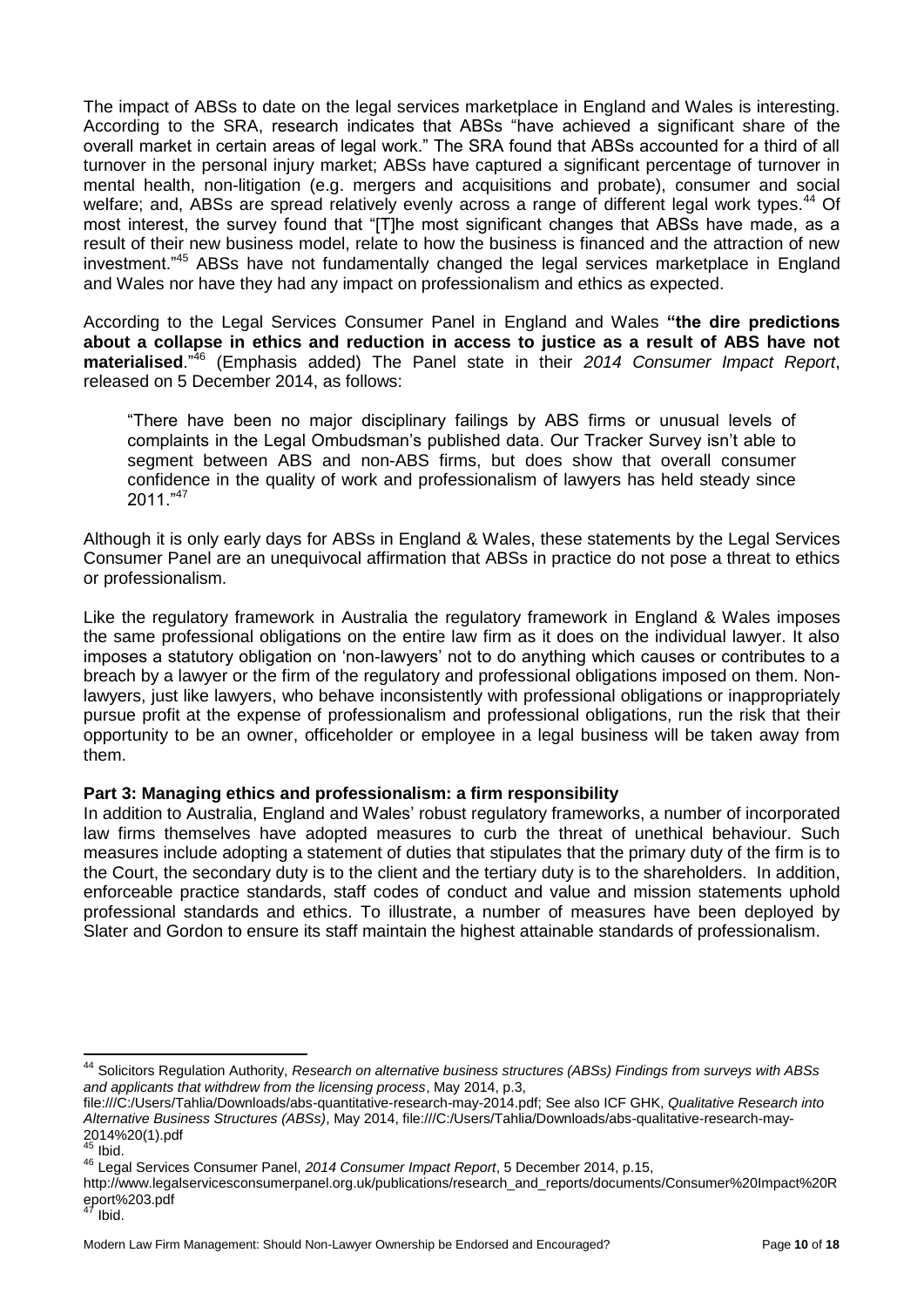# **Case Study: Slater and Gordon**

#### *Hierarchy of Duties*

The highest possible standards of ethics and professionalism are the first and highest priority for the management of Slater and Gordon as a publicly listed law firm. Slater and Gordon, the first law firm in the world to list its legal practice on the Australia Stock Exchange in 2007, has implemented various measures to ensure that professionalism and ethics are upheld by all staff, irrespective of whether the staff are lawyers or not.<sup>48</sup> In recognition of the possibility of a conflict between the duties owed to the company and shareholders and the duties owed to the court and to clients, Slater & Gordon outlined a hierarchy of duties prior to listing to ensure this issue was dealt with in its prospectus and constituent documents. For instance, section 3.2 ('Duties') in Slater & Gordon's Constitution states:

The Company and the Directors must procure that, where possible, the Company fulfils its duty to the Shareholders, to the clients of the Company and to the court. In the case of an inconsistency or conflict between those duties of the Company, that conflict or inconsistency shall be resolved as follows:

- (a) the duty to the court will prevail over all other duties; and
- (b) the duty to the client will prevail over the duty to Shareholders. $49$

This hierarchy of duties also applies to Slater & Gordon's practice in the United Kingdom and is reinforced in many of Slater & Gordon's key operating documents. Clause 4 of Slater & Gordon's Code of Conduct, for example, states as follows:

#### "4. **Professional Obligations**

You are expected to always:

1. Fulfil your duty to the Court;

2. Respect and act in the best interests of clients and treat them courteously and consistently;

3. Respect colleagues and treat them fairly, openly and honestly; and

4. Select suppliers and vendors on quality, service and cost only. If there is a conflict, the first duty is to the Court over all duties, and then the duty to the client will prevail over the duty to shareholders."<sup>50</sup>

Similarly, the statement of the hierarchy of duties which is generally well understood by staff and is also articulated in Slater & Gordon's Principles of Good Practice as follows:

# "2. **My paramount duty is to the Court and to uphold the rule of law.**

As officers of the Court, lawyers are obliged to serve the Court and the administration of justice ethically and professionally. This is a paramount duty and informs all client engagements. Staff are expected to provide clients with independent and honest legal advice.

In exercising professional judgment, staff should ask: "Do my actions serve the administration of justice and uphold the rule of law? Do my actions encourage public confidence in the administration of justice and in the legal profession?"<sup>51</sup>

The Principles of Good Practice are applicable in both Australia and the United Kingdom.

 $\overline{a}$ <sup>48</sup> A. Grech & K. Morrison, *Slater & Gordon: The Listing Experience*, 22 Geo J. Legal Ethics 535 (2009)

<sup>49</sup> Slater & Gordon Ltd, *Constitution*, https://media.slatergordon.com.au/constitition-of-slater-gordon-amg-11.pdf

<sup>50</sup> Slater & Gordon Ltd, *Code of Conduct*, https://media.slatergordon.com.au/code-of-conduct.pdf.

<sup>51</sup> Slater & Gordon, *Principles of Good Practice*, on file with the author.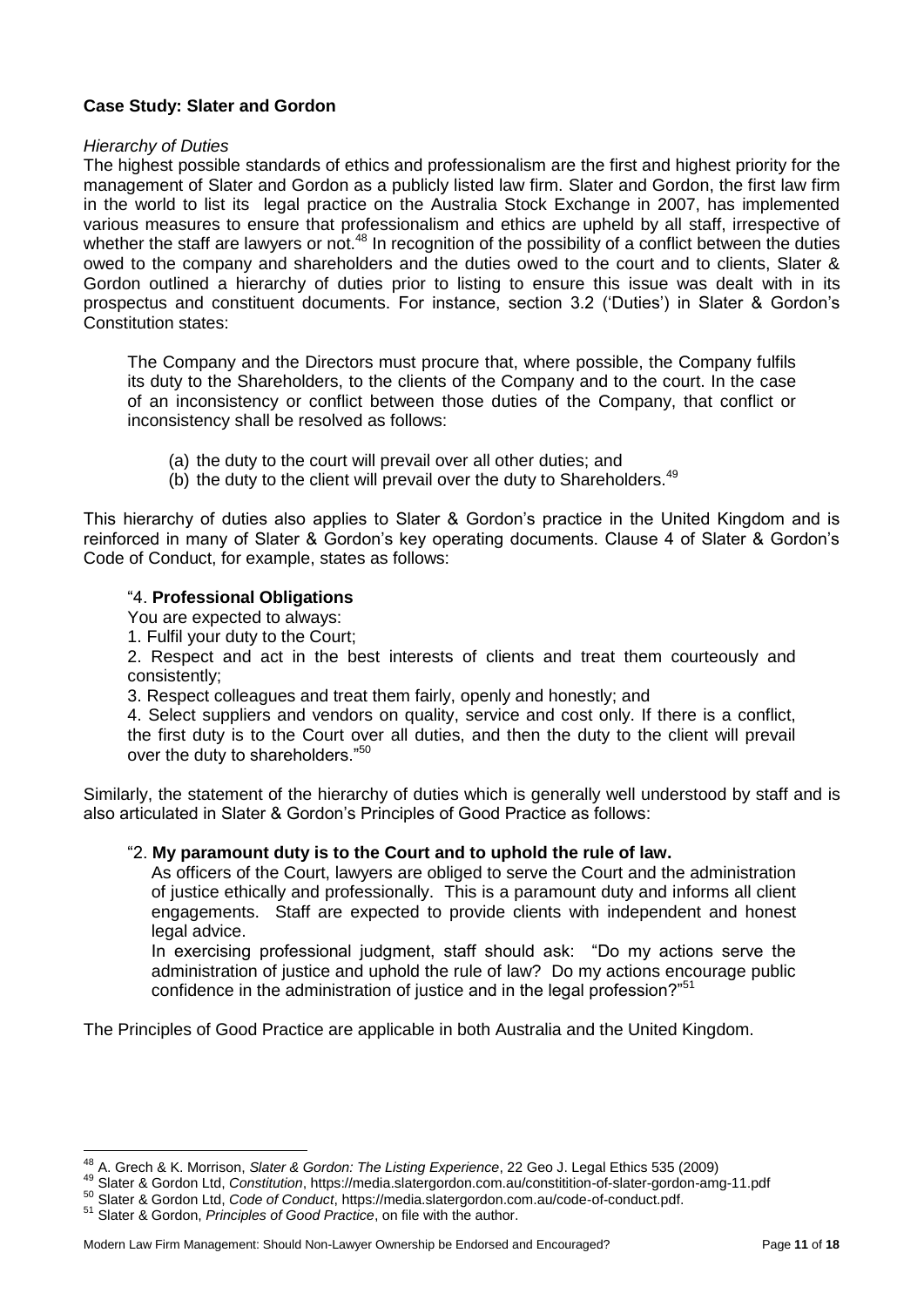# *Compulsory Practice Standards*

Slater and Gordon has also adopted National Practice Standards which all staff are expected to comply with. The National Practice Standards dictate a model for staff behaviour and include step by step requirements on the processes and procedures to be followed in all dealings with clients. An important feature of the National Practice Standards is that they assist in embedding a culture where the ethical and professional responsibilities of lawyers are given primacy by all staff. Every Slater and Gordon staff member is bound by his or her commitment to comply with the requirements of the National Practice Standards and every practice group is subjected to an internal review for compliance. The results of a comprehensive audit program are used to improve training and staff development.

# *ASX listing and corporate governance regulations*

As a publicly listed company, Slater and Gordon is subject to significantly higher levels of accountability and audit. The obligations are in addition to all of the duties a lawyer has to the Court and regulations imposed on the legal profession. One of the primary obligations for a listed company is continuous public disclosure. Reporting provides greater transparency for clients' and staff in terms of the sustainability and accountability compared to non-listed law firms.

Listing also increases the focus on governance in comparison to non-listed law firms. The Australian Securities Exchange Listing Rule 4.10.3 requires ASX listed entities to benchmark their corporate governance practices against the Corporate Governance Council's recommendations; and where they do not confirm, to disclose that fact and the reasons why. The ASX Corporate Governance recommendations cover a range of matters which include ethical decision making, remuneration issues and risk management. Slater & Gordon, like all listed companies, is required to report in relation to these issues and does so in its Annual Reports. Law firms that are not publicly listed have no obligations to report such information and rarely do.

# *Code of Conduct and the protection of staff 'whistle-blowers'*

Slater and Gordon have instituted many measures aimed at protecting ethics and professionalism. Directors and staff of Slater and Gordon, for example, are expected to adhere to the Company's Code of Conduct. The Code of Conduct sets out detailed standards of ethical behaviour. Slater and Gordon also have a comprehensive range of policies covering equal employment opportunity, discrimination, harassment, confidentiality, privacy and occupational health and safety. These policies are aimed at ensuring the maintenance of standards of honesty, integrity and fair dealing. Slater and Gordon have also developed a Whistle-blower Policy which encourages employees to bring any problems to the attention of management. This includes activities or behaviour that may not be in accordance with the Company's Code of Conduct, financial reporting Policies, Insider Trading Policy, other Company policies, or other regulatory requirements and laws.<sup>52</sup>

# *Client focused complaints handling*

 $\overline{a}$ 

Prior to listing, Slater and Gordon managed complaints through the Managing Director and/or the senior lawyer in the relevant team. Slater and Gordon have now developed a comprehensive process for dealing with client feedback with a dedicated Professional Standards and Risk team. The team is responsible for addressing any client concerns as well as conducting an internal audit program to monitor compliance levels. Client feedback (and the results of the internal audits) are used to further improve practice standards, service design and to improve processes.

# **The impact of these measures on ethical and professional standards**

The impact of the measures implemented at Slater and Gordon to mitigate the risk of eroding ethical and professional standards appear to have had a significant impact. Since listing in 2007 there has not been a single internal or external complaint to legal regulators alleging the firm has not upheld its professional obligations as legal practitioners to the proper administration of justice or to clients. Further, no shareholder has ever sought to influence the legal advice our legal practitioners provide to clients or the manner in which it is provided.

Modern Law Firm Management: Should Non-Lawyer Ownership be Endorsed and Encouraged? Page **12** of **18**

<sup>52</sup> Slater & Gordon, *Annual Report 2010-11*, p.32, available at http://www.slatergordon.com.au/files/editor\_upload/Flash/Flash/SGH-Annual-Report-2011.pdf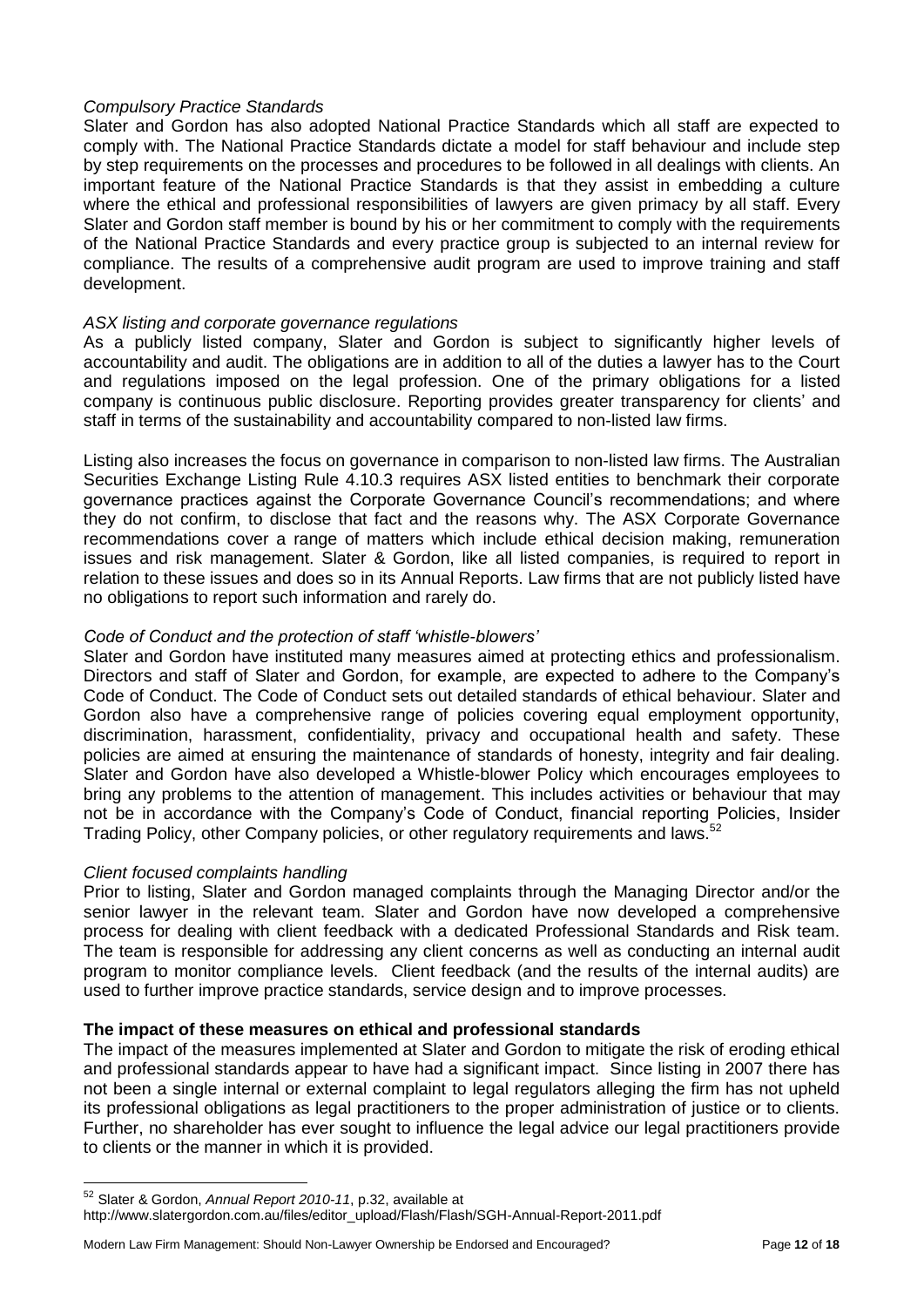The impact of the measures implemented by Slater and Gordon to mitigate the risk of eroding ethics and professionalism appear to have had a significant effect. Not one complaint has ever been made to legal regulators in Australia or to Slater and Gordon themselves alleging Slater and Gordon have actively ignored their primary duty to the Court in favour of a shareholder or shareholders.

The hierarchy of duties articulated by publicly listed law firms and other measures also appears to demonstrate that there has been no diminution of ethical behaviour. In the years since Slater & Gordon and the other two law firms have listed publicly, there has been no evidence to suggest that external ownership has led to a lowering of professional standards. In fact, quite the opposite has occurred. It appears that access to external capital and the sharing of fees with non-lawyers has strengthened the ethical focus of publicly listed law firms.

# **Part 4 – Where are we now? The new legal landscape and the challenges for the legal profession**

"Historically, lawyers have been a conservative profession which has successfully resisted change. However, if anything is certain about the future, it's surely that lawyers can no longer withstand the major forces that are reshaping all markets. In the past, lawyers served local communities, disliked technology ….They were protected from competition and clients were passive recipients of their advice. Today's markets are global, technology goes to the heart of all legal work and the problems lawyers are asked to solve are multi-disciplinary and require them to interact with experts in other fields. Competition is being fully unleashed and the consumer/business relationship is getting turned on its head."<sup>5</sup>

In August 2009 the American Bar Association established the ABA Commission on Ethics 20/20 (the 20/20 Commission) to conduct a comprehensive review of lawyer ethics rules and regulations across the United States in in light of advances in technology and the increasingly global nature of law practice. <sup>54</sup> In 2012 the Canadian Bar Association formed a Committee called the *Legal Futures Committee* to "examine the challenges facing lawyers and the legal profession, and to make recommendations about the kind of organization the CBA should be in 2015 and what it would need to offer lawyers and the legal profession in order to be relevant and vibrant."<sup>55</sup>

The Legal Services Board in the United Kingdom have also been particularly interested in the effects of globalization, commercialism and technology on the practice of law. Whilst the LSB has not established a 'commission' or 'committee' to look at the future of legal practice, it has conducted a range of research projects and commissioned research together with other regulators that look at the effects of globalization, commercialisation and practice.<sup>56</sup> The primary goal has been to identify impending trends of legal practice and assist the legal profession understand the many and varied challenges ahead.

 $\overline{a}$ 

<sup>53</sup> The Consumer Legal Services Panel, *2020 Legal Services How regulators should prepare for the future*, November 2014,

http://www.legalservicesconsumerpanel.org.uk/publications/research\_and\_reports/documents/2020consumerchallenge.pd f

<sup>&</sup>lt;sup>54</sup> Throughout its 3 year existence, the 20/20 Commission held many hearings, developed numerous draft statements and ultimately produced a series of recommendations for the ABA House of Delegates to consider primarily related to technology and the practice of law. For example, the 20/20 Commission recommended that the term "e-mail" in the definition section of the Model Rules be changed to "electronic communications," reflecting the advances in text messaging and website submissions that didn't exist when the Model Rules were first drafted. The 20/20 Commission also recommended that the ABA Center for Professional Responsibility create a centralized user-friendly website with continuously updated and detailed information about confidentiality-related ethics issues arising from lawyers' use of technology: see ABA Commission on Ethics 20/20,

http://www.americanbar.org/groups/professional\_responsibility/aba\_commission\_on\_ethics\_20\_20.html <sup>55</sup> Canadian Bar Association, *"CBA Legal Futures Initiative"*,

http://www.cba.org/CBA/sections\_civil/newsletters2013/futures.aspx

<sup>56</sup> Legal Services Board, *Welcome to LSB Research*, https://research.legalservicesboard.org.uk/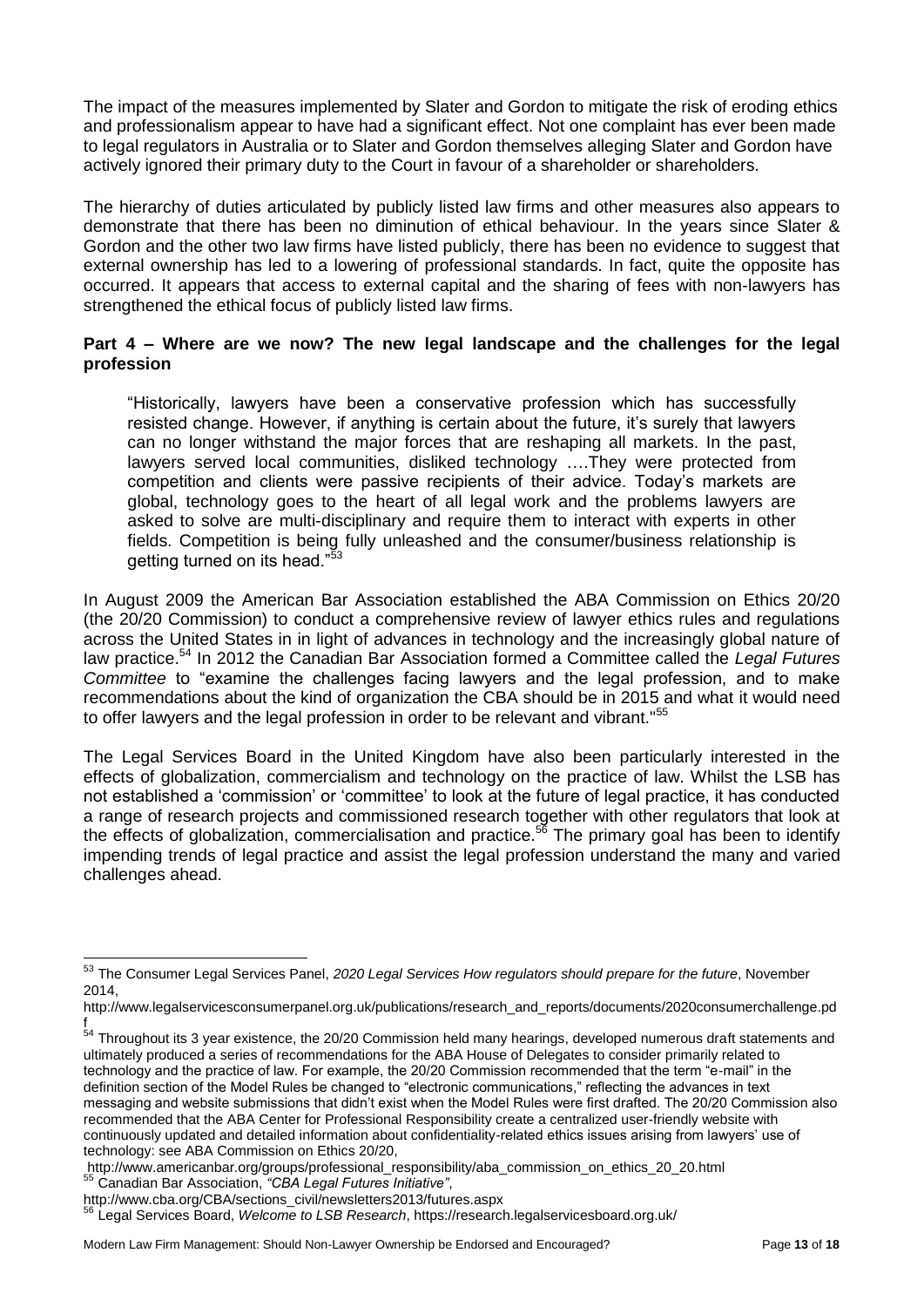# *Technology*

Advancements in technology have created a completely new paradigm for lawyers. Remote access to one's office, reliance on smart phones to share data, email and social media to communicate with clients and other emerging technologies have transformed the mechanics of practicing law.

According to Richard Susskind, the most well-known and oft-cited legal futurist today, new technologies such as online legal document websites and online dispute resolution; intelligent computer systems that are able to manage and access data, solve problems, and draw conclusions (Big Data); and, e-marketplace technology where sellers of legal services can present their offerings, credentials and fee structures and buyers can choose the types of services they wish to purchase, are already having an overwhelming impact of the practice of law globally.<sup>57</sup> Jordan Furlong, another well-known legal futurist from Canada, agrees. For Furlong, the widespread automation of legal services created by new technology is devaluing legal information and knowledge and making it much cheaper.<sup>58</sup>

Technology analysts suggest we are at the start of a third age of computing which will disrupt information-intensive professions like legal services. <sup>59</sup> This is because technology is enabling consumers to break down commoditised legal work into discrete tasks and decide which to do themselves and which to use a lawyer for.<sup>60</sup>

#### *On-line providers*

Online legal document providers such as *LegalZoom* and *RocketLawye*r, and *Epoq*, for example, provide a versatile and very popular option for consumers seeking legal information and advice in jurisdictions like the United States and the United Kingdom.<sup>61</sup> In March this year, for example, LegalZoom announced that their network of lawyers had completed 200,000 consultations for customers seeking legal assistance.<sup>62</sup>

Clients are also turning to other more generalised online services offering free or inexpensive legal advice through "ask an expert" websites. These sites allow consumers to post questions concerning a legal issue and receive a response from a lawyer. Different business models offer either a one-off payment or regular subscription payments or free advice. J*ustanswer.com* and *lawanswer.com.au* allow consumers to ask an online lawyer a question for a fee. There are also an array of websites that offer free legal advice like *LawPivot* (which is now owned by *RocketLawyer*) and *Avvo*. 63 Lawyers answer specific and detailed questions for free, with the aim of generating business. L*awzam.com* allows clients to talk to lawyers online by video chat for free. In 2013, *LawZam* actually released its mobile application for iOS, allowing attorneys to stay connected and available to chat and videoconference virtually anywhere anytime.<sup>64</sup>

 $\overline{a}$ <sup>57</sup> R. Susskind, *Tomorrow's Lawyers: An Introduction to Your Future*, Oxford University Press (2013).

<sup>58</sup> J. Furlong, *Transformation: Five Catalysts at Work in the Canadian Legal Services Marketplace* (2010) Fordham Law Review 7, p.3.

<sup>&</sup>lt;sup>9</sup> See for example, B. Szoka & A. Marcus, *The Next Digital Decade Essays on the Future of the Internet, 2010,* http://www.nyu.edu/projects/nissenbaum/papers/The-Next-Digital-Decade-Essays-on-the-Future-of-the-Internet.pdf; Deloitte, *Digital Disruption Short Fuse, Big Bang?*, 2012,

https://www2.deloitte.com/content/dam/Deloitte/au/Documents/Building%20Lucky%20Country/deloitte-au-consultingdigital-disruption-whitepaper-0912.pdf; Nimbus Ninety IGNITE, *Market Trends Report 2014*,

http://www.je.logicalis.com/globalassets/united-kingdom/reports/market-trends-report/logicalis-marketing-trends-report-2014.pdf (Nimbus Ninety, founded in 2005, runs communities for end-users of business technologies).

<sup>60</sup> S. Kimbro, M.A., J.D., *Using Technology to Unbundle in the Legal Services Community*, Harvard Journal of Law & Technology Occasional Paper Series — February 2013, http://jolt.law.harvard.edu/symposium/articles/Kimbro-UsingTechnologytoUnbundleLegalServices.pdf<br>
<sup>61</sup> Security Lines Lines 2009

<sup>61</sup> See generally, B.H. Barton*,* T*he Lawyer's Monopoly—What Goes and What Stays,* 82 Fordham L. Rev. 3067 (2014); J. Flood, *Will There Be Fallout from Clementi? The Global Repercussions for the Legal Profession After the UK Legal Services Act 2007*, 2012 Mich St. L. Rev. 537;

<sup>62</sup> LegalZoom, *LegalZoom Achieves Milestone of 200,000 Legal Plan Attorney Consultations*, 24 March 2015, http://www.businesswire.com/news/home/20150324005036/en/LegalZoom-Achieves-Milestone-200000-Legal-Plan-Attorney?\_ga=1.101562561.1550617856.1427354860#.VRO54\_mUeRN

<sup>63</sup> RocketLawyer, *Rocket Lawyer Acquires LawPivot. The fast and easy way to get answers to your legal questions*, 14 January 2013, https://www.rocketlawyer.com/news/article-Rocket-Lawyer-Acquires-LawPivot.aspx

<sup>64</sup> PR Web, *LawZam(R) Releases Mobile App for Legal Video Consultations on iPhone and iPad*, 20 March 2013, http://www.prweb.com/releases/2013/3/prweb10546948.htm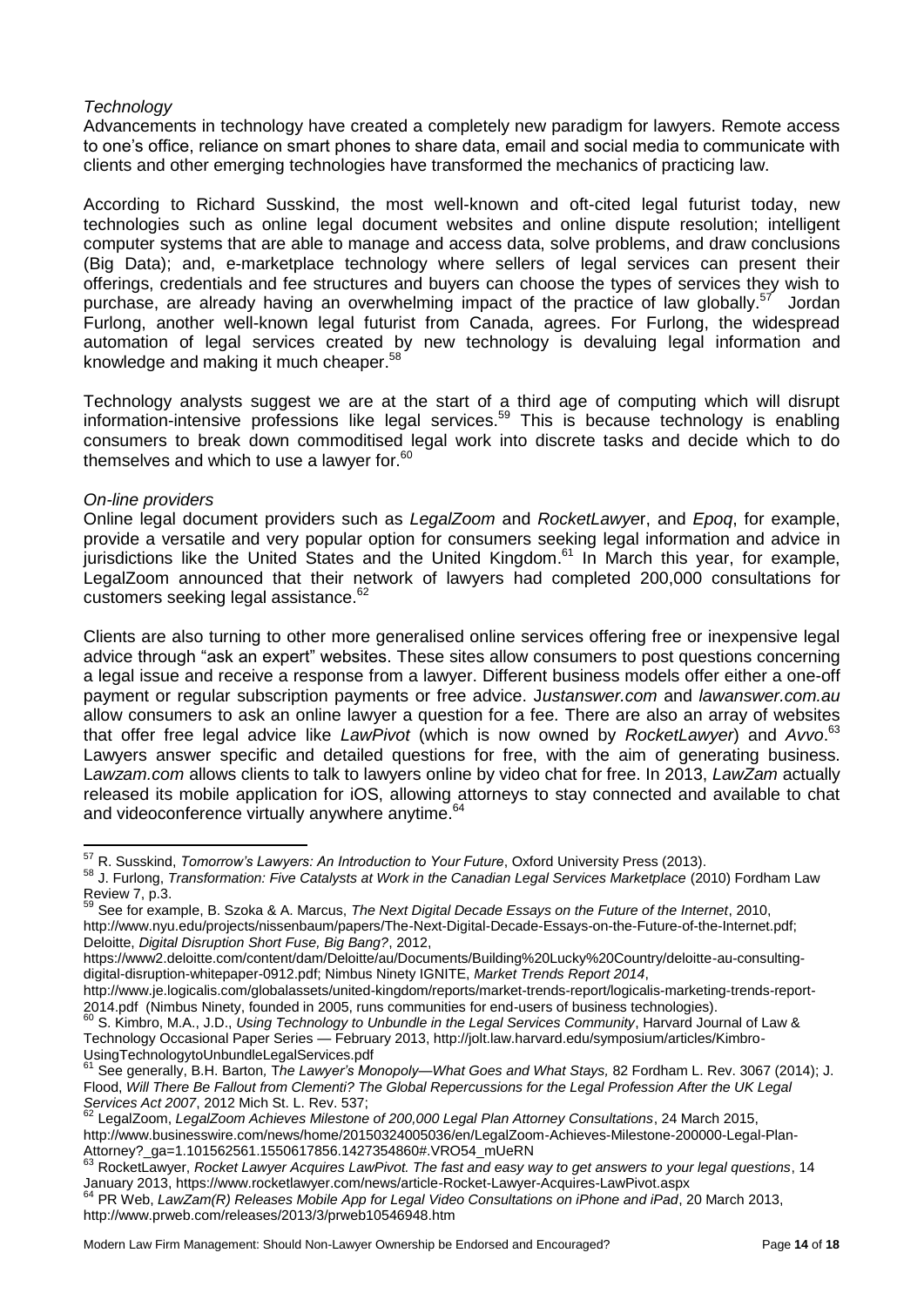Online dispute resolution (ODR) is another addition challenging the traditional legal services marketplace.<sup>65</sup> ODR is conducted by web-based, independent software systems created for the purpose of dispute resolution and involve only the parties to the dispute and the computer. EBay's use of ODR sees millions of disagreements amongst traders resolved every year. *SquareTrade*, eBay's preferred dispute resolution provider, offers two services: a free web-based forum which allows users to attempt to resolve their differences on their own or if necessary, the use of a professional mediator.<sup>66</sup>

This year the Civil Resolution Tribunal will be launched in British Columbia, Canada. The online tribunal will be available as an alternative pathway to the traditional courts for resolving small claims through a process that is expected to be more convenient and less costly. It will deal with claims (under 25,000 Canadian dollars) relating to debts, damages, recovery of personal property, and certain types of condominium disputes. ODR has also found acceptance in the United Kingdom recently with Lord Dyson, the Master of the Rolls, supporting a Report that urges all political parties to give their support in principle to new legislation to set up 'Her Majesty's Online Court' (HMOC).<sup>67</sup>

#### *Machine intelligence*

Machine intelligence is also being recognised as having a penetrable impact on the legal services marketplace. According to McGinnis and Pearce, five areas of legal practice will change dramatically in the near future as a result of machine intelligence.<sup>68</sup> These areas include as follows: (1) discovery; (2) legal search; (3) document generation; (4) brief and memoranda generation; and (5) prediction of case outcomes. The role of predictive coding in large scale litigation is becoming a common feature in discovery.

The ability of machines to make "judgments" about the strength of precedents, and the future ability of machines to identify the issues implicated by a given set of facts will be the new method for legal searching. In relation to document generation, McGinnis and Pearce predict that within ten to fifteen years, computer-based services will routinely generate the first draft of most transactional documents.

Technology assisted review, also known as predictive coding or computer assisted coding has already been adopted by law firms as an efficient and cost-effective way to manage litigation. Predictive coding programs which can identify key strengths and weaknesses in a client's case during early case assessment and preliminary investigations; streamline aspects of document review when responding to document requests; analyze a document received from an opposing party or a third party and prepare for depositions, expert discovery, summary judgment motions and trial, are poised to become a standard practice in e-discovery in the near future. McGinnis and Pearce submit that using big data to guide decisions is one of the most important trends of the last decade.

*Lex Machina*, for example, has gathered data from mining thousands of IP litigation cases. The information is used by corporate counsel to "select and manage outside counsel, increase IP value and income, protect company assets, and compare performance with competitors" and by lawyers to "pitch and land new clients, win IP lawsuits, close transactions, and prosecute new patents."<sup>69</sup> Similarly, *Juristat*, "transforms raw patent application data into actionable analytics allowing you to optimize prosecution and marketing strategies."<sup>70</sup>

 $\overline{a}$ <sup>65</sup> J.W. Goodman, *The Pros and Cons of Online Dispute Resolution: An Assessment of Cyber-Mediation Websites*, 2 *Duke Law & Technology Review* 1-16 (2003).

<sup>66</sup> Ebay, *Dispute Resolution Overview*, http://pages.ebay.com/services/buyandsell/disputeres.html

<sup>67</sup> Civil Justice Council, Online Dispute Resolution Advisory Group, *Online Dispute Resolution for Low Value Civil Claims*, February 2015, https://www.judiciary.gov.uk/wp-content/uploads/2015/02/Online-Dispute-Resolution-Final-Web-Version1.pdf

<sup>68</sup> John O. McGinnis & Russell G. Pearce, *The Great Disruption: How Machine Intelligence Will Transform the Role of Lawyers in the Delivery of Legal Services,* 82 Fordham L. Rev. 3041 (2014).

<sup>69</sup> Lex Machina, *What we do*, https://lexmachina.com/what-we-do/

<sup>70</sup> Juristat, *Helping Patent Professionals Predict the Future*, 21 January 2015, https://juristat.com/blog-2/page/3/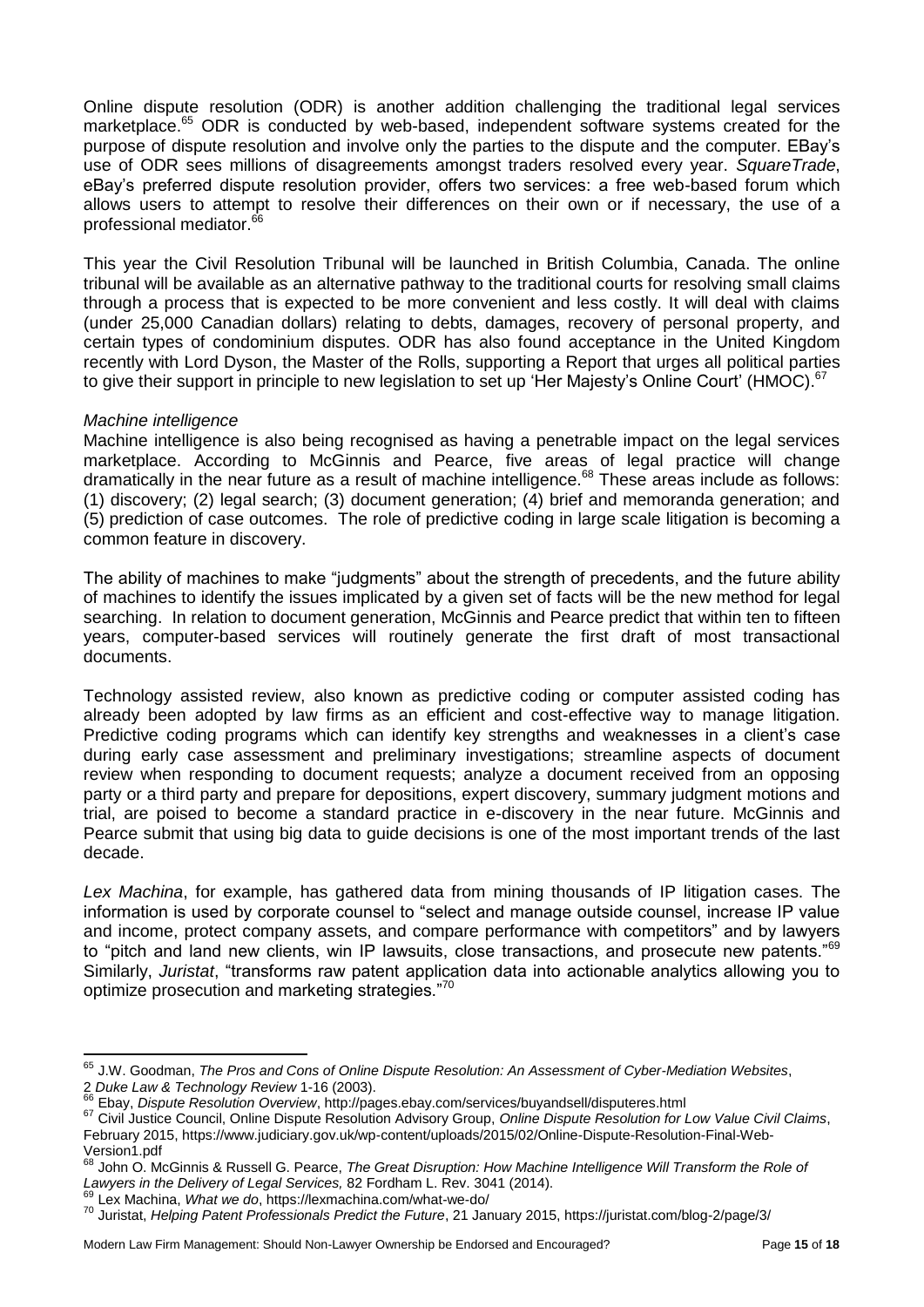Separately, legal scholars have developed an algorithm that can predict outcomes. Two legal scholars in the United States have developed an algorithm that can predict, with 70% accuracy, whether the US Supreme Court will uphold or reverse the lower-court decision before it.<sup>71</sup>

#### *Outsourcing*

 $\overline{a}$ 

Outsourcing has also fundamentally altering legal practice. Initially, outsourcing was used to perform basic legal administrative functions, whereas today, complex legal research, due diligence, contract management and negotiation, and intellectual property services are also being exported.<sup>72</sup> Today, as the use of outsourcing continues to flourish, the work of lawyers, paralegals, legal secretaries, and litigation support personnel are all under challenge<sup>73</sup>

#### *Non-lawyer providers of legal services*

In addition to these "challenges" the use of limited licence non-lawyers to provide legal services alongside lawyers has increased.<sup>74</sup> In Ontario, licensed paralegals can represent someone in Small Claims Court; in the Ontario Court of Justice under the Provincial Offences Act; on summary conviction offences where the maximum penalty does not exceed six months' imprisonment; and, before administrative tribunals, including the Financial Services Commission of Ontario. A person with a paralegal licence in Ontario can give legal advice concerning legal interests, rights or responsibilities with respect to a proceeding or the subject matter of a proceeding; draft or assist with drafting documents for use in a proceeding and negotiate on behalf of a person who is a party to a proceeding in the above forums.

Paralegals who are licensed by the Law Society are also eligible to provide certain legal services in the field of immigration law. Licensed paralegals can appear before the Immigration and Refugee Board (IRB) to represent a client or clients in an IRB hearing, and can provide legal services to clients for matters relating to an IRB hearing. Drafting of documents or other legal services practices that are not related to an IRB hearing remain outside of a Paralegal's scope of practice.

Washington State created a category of limited licence legal technicians who are permitted to provide a limited range of legal services that were previously reserved for lawyers. The rule is designed to assist otherwise self-represented litigants better navigate the court system.<sup>75</sup> Washington's legal technicians can, among other things, fill out legal forms, review and explain pleadings, and apprise clients of procedures and timelines. The new rule explicitly prohibits legal technicians from engaging in a variety of other activities, however, including "[r]epresent[ing] a client in court proceedings, formal administrative adjudicative proceedings, or other formal dispute resolution process," "[n]egotiat[ing] the client's legal rights or responsibilities, or communicat[ing] with another person the client's position or convey ingl to the client the position of another party..." 76

<sup>75</sup> The Supreme Court of Washington, *In the Matter of the Adoption of New APR 28 – Limited Practice Rule for Limited License Legal Technicians Order N0. 25700-A-1005*, filed June 15, 2012

 $76$  Washington Admission to Practice Rule (APR) 28(H)

Modern Law Firm Management: Should Non-Lawyer Ownership be Endorsed and Encouraged? Page **16** of **18**

 $^{71}$  The algorithm predicts six decades of behavior of thirty Justices appointed by thirteen Presidents: Daniel Katz, Michael Bommarito II, Josh Blackman, *Predicting the Behavior of the Supreme Court of the United States: A General Approach*, July 2014, http://papers.ssrn.com/sol3/papers.cfm?abstract\_id=2463244

<sup>72</sup> See for example, M.C Regan Jr & P.T. Heenan (2010) *Supply Chains and Porous Boundaries: The Disaggregation of Legal Services*, Fordham Law Review, 78(5), pp.2137, 2139, 2140.

<sup>73</sup> M. Ross*, Legal Process Outsourcing and the Technological Revolution in Legal Services Delivery*, CIO Review, 8 December 2014, http://www.integreon.com/pdf/blog/CIO%20Review%20by%20Mark%20Ross.pdf

<sup>74</sup> J.P Sahl, *Cracks in the Profession's Monopoly Armor*, 82 Fordham L. Rev. 2635 (2014), p. 2654-2661; See generally L.A Rigertas, *The Legal Profession's Monopoly: Failing to Protect Consumers*, 82 Fordham L. Rev. 2683 (2014); L.C. Levin, *The Monopoly Myth and Other Tales About The Superiority of Lawyers*, 82 Fordham L. Rev. 2611 (2014), p.2630- 2633.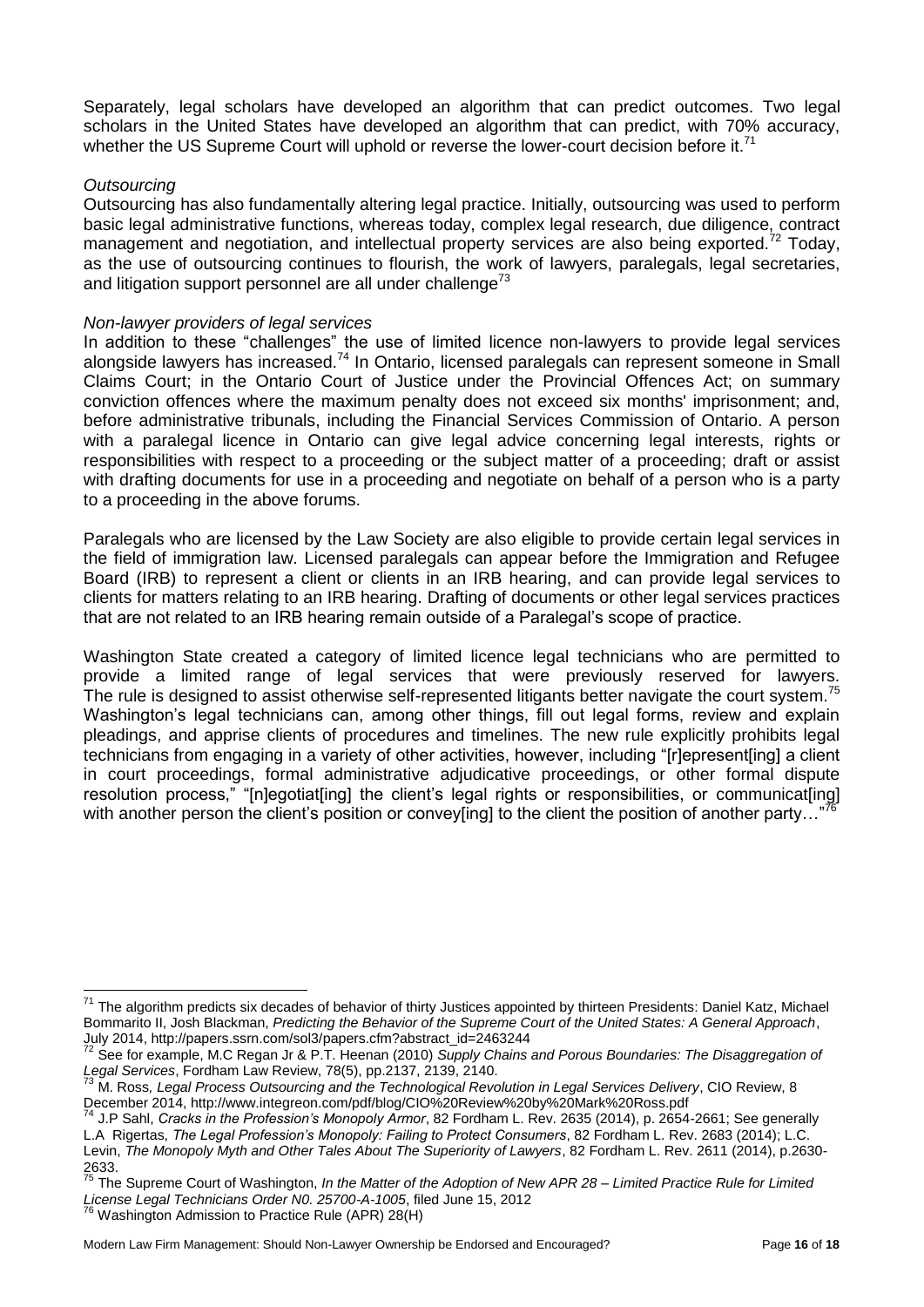The Rule also imposes licensure requirements. Applicants must have a college degree in "paralegal/legal assistant studies" and a "minimum of two years' experience as a paralegal/legal assistant doing substantive law-related work under the supervision of a lawyer" or a "postbaccalaureate certificate program in paralegal/legal assistant studies" and "three years' experience as a paralegal/legal assistant doing substantive law-related work under the supervision of a lawyer..."<sup>77</sup> Like lawyers, they also must pass a competency exam and will be subject to continuing education requirements. Limited license legal technicians will also be held to the "standard of care of a Washington lawyer," and "ethical standards" that will be created for them.

California and New York are also examining this concept. The California State Bar Board Committee on Regulation, Admission and Discipline Oversight created the California State Bar's Limited License Working Group, which on June 17, 2013 recommended that California offer limitedpractice licenses to non-lawyers.<sup>78</sup> In New York, Chief Judge Jonathan Lippman formed the Committee on Non-Lawyers and the Justice Gap in early 2013 to study the use of non-lawyers to provide some assistance in simple legal matters.

That committee was expected to make recommendations for a pilot program to focus in the areas of housing, elder law, and consumer credit before the end of 2013.<sup>79</sup>

The breath and range of new services being provided to enable consumers access the law is impressive. Many of the enterprises involved in the delivery of such services have invested considerable funds developing products to provide consumers with services that were once beyond their means. The problem is however that these 'disruptors' are by and large, unregulated. The Legal Services Board in the United Kingdom, for example, estimates that unregulated businesses already account for some 20-30% of turnover in the UK legal services sector. <sup>80</sup> Consumers utilising these services do so with little, if any, regulatory protection and this poses obvious risks.

Non-lawyer ownership of law firms, on the other hand, as has been discussed in this paper, is highly regulated. The regulatory frameworks in Australia, England and Wales regarding external investment in law firms are specifically designed to protect consumers from risk.

# **Conclusion**

 $\overline{a}$ 

"There are ethical and unethical lawyers, just as there are ethical and unethical 'nonlawyers'. Until the legal professions rid their ranks of the unethical, the high horse of professional ethics is not a secure vantage point from which to resist ownership by those outside the ranks. By siding with the status quo and suggesting that the case for change is not made out, opponents of external ownership conveniently side-step their own need to justify a restrictive practice whose public interest foundations and justification are tenuous and for which the supporting case in the 21st century has also not convincingly been made out."<sup>81</sup>

No matter where you stand on the spectrum of views about the way in which law firms should be managed and owned, the evidence is that changes in the ownership structures of law firms are more likely to enhance rather than diminish the ability of the legal profession to be part of the solution to improving access to the legal system. Embracing the liberalisation of ownership structures as has been achieved in Australia, England and Wales provides for more agile business models that are better capitalised and resourced. This has already been achieved without the erosion of the great values upon which the legal profession has been established.

<sup>&</sup>lt;sup>77</sup> Washington Admission to Practice Rule (APR) 28(D)

 $78$  The working group recommended that people without a law degree be authorized to provide "discrete, technical, limited scope of law activities in non-complicated legal matters in 1) creditor/debtor law; 2) family law; 3) landlord/tenant law; 4) immigration law": See Memorandum from Staff, Limited License Working Group, Legal Aid Association of California to Members, Limited License Working Group., Legal Aid Association of California, 17 June 2013, http://perma.cc/7WZ7- NE7Y

<sup>79</sup> Joel Stashenko, *Non-lawyers May Be Given Role in Closing 'Justice Gap,'* N.Y. L.J., May 29, 2013, at 1.

<sup>80</sup> Legal Services Board, *Regulatory Information Review*, September 2011.

<sup>81</sup> S.Mayson, *External ownership and the forked tongue of ethics*, May 2012,

http://stephenmayson.com/2012/04/13/external-ownership-and-the-forked-tongue-of-ethics/